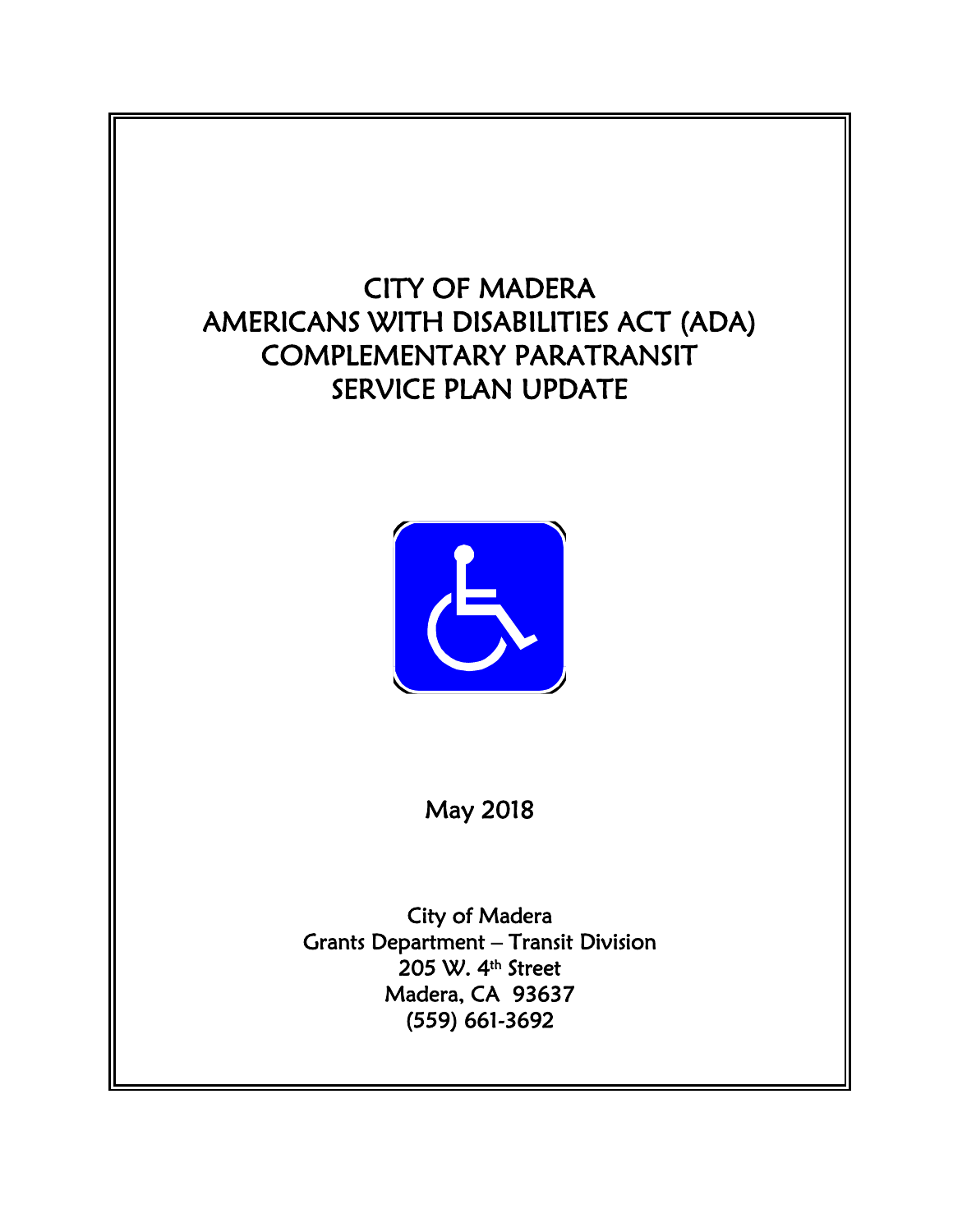# **TABLE OF CONTENTS**

Page

| <b>SECTION I:</b>   | <b>INTRODUCTION</b><br>Background<br><b>Plan Requirements</b><br>Definition of Disability<br><b>Complementary Paratransit Service and the Disabled</b><br><b>Triennial Review Requirements</b>                                                                                                                                                                                              | $\overline{2}$<br>$\begin{array}{c} 2 \\ 3 \\ 3 \end{array}$<br>$\overline{\mathbf{4}}$<br>$\overline{4}$ |
|---------------------|---------------------------------------------------------------------------------------------------------------------------------------------------------------------------------------------------------------------------------------------------------------------------------------------------------------------------------------------------------------------------------------------|-----------------------------------------------------------------------------------------------------------|
| <b>SECTION II:</b>  | <b>DESCRIPTION OF TRANSIT SERVICES</b><br>Overview<br>Madera Area Express/MAX:<br>Service Area<br><b>Route Structure</b><br><b>Service Days and Hours</b><br><b>Fare Structure</b><br>Fleet<br>Ridership<br><b>Route Accessibility</b>                                                                                                                                                      | 5<br>5<br>5<br>5<br>$\overline{7}$<br>$\overline{7}$<br>$\overline{7}$<br>$\overline{7}$<br>8<br>8        |
|                     | Dial-A-Ride - Paratransit Service:<br>Service Area<br><b>Service Days and Hours</b><br>Response Time & Trip Denials<br><b>Fare Structure</b><br>Restrictions on Trip Purpose and Capacity Constraints 12<br><b>Curb-to-Curb Service</b><br>Fleet<br>Ridership<br><b>Other Area Providers:</b><br><b>Social Service Transportation Providers</b><br><b>Regional Transportation Providers</b> | 9<br>9<br>11<br>11<br>12<br>13<br>13<br>13<br>14<br>14<br>15                                              |
| <b>SECTION III:</b> | CITY OF MADERA COMPLEMENTARY<br><b>PARATRANSIT SERVICE</b><br><b>Estimate of Paratransit Demand</b><br><b>Service Criteria</b><br>Summary of Dial-A-Ride ADA Service Criteria Compliance<br><b>Triennial Review Compliance</b>                                                                                                                                                              | 16<br>16<br>17<br>19<br>19                                                                                |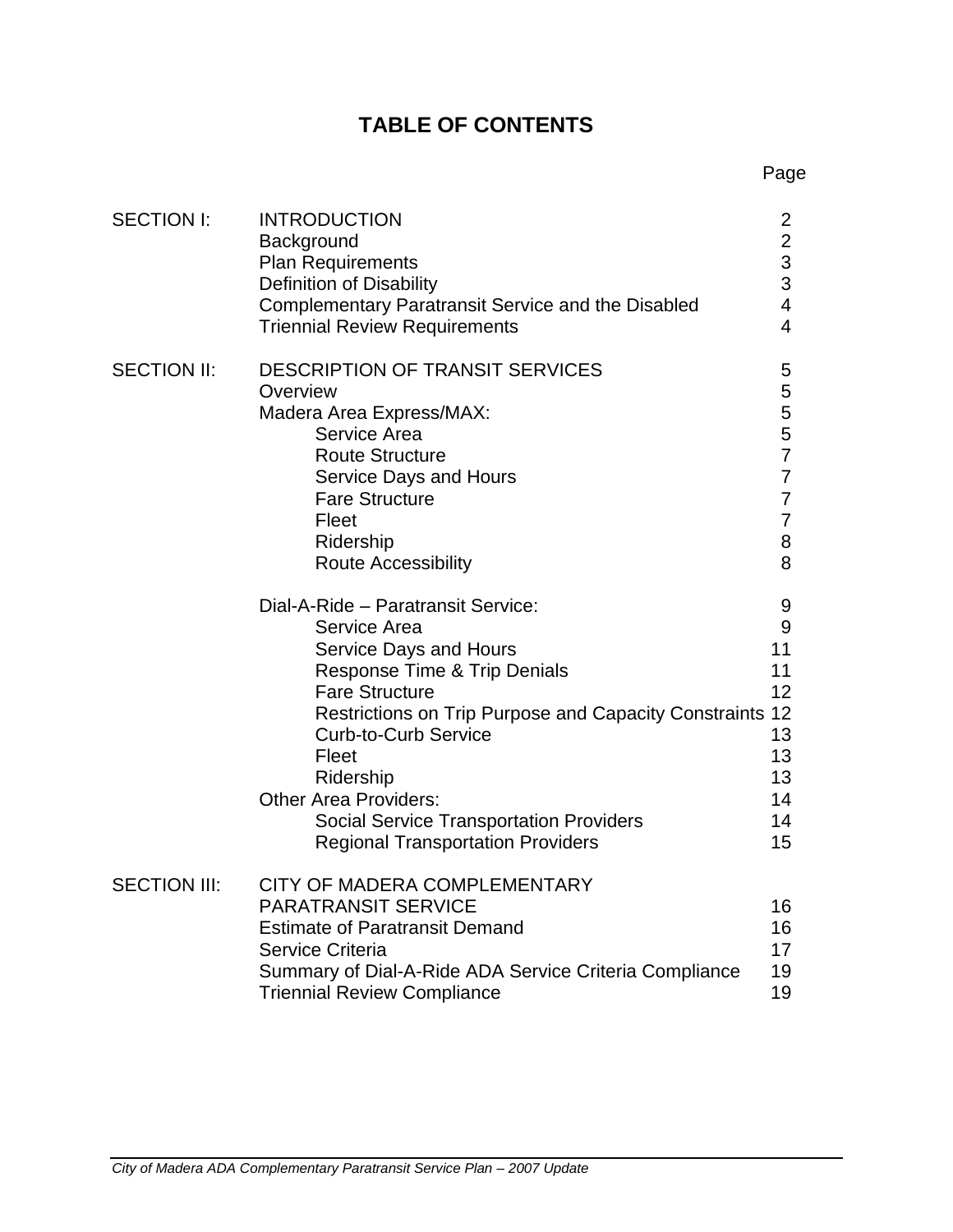# **TABLE OF CONTENTS (Continued)**

|                                                                              |                                                                                                                                                                                                                                                                 | Page                            |
|------------------------------------------------------------------------------|-----------------------------------------------------------------------------------------------------------------------------------------------------------------------------------------------------------------------------------------------------------------|---------------------------------|
| <b>SECTION IV:</b>                                                           | Dial-A-Ride Financial Plan                                                                                                                                                                                                                                      | 22                              |
| <b>SECTION V:</b>                                                            | ADA ELIGIBILITY DETERMINATION PROCESS<br><b>ADA Regulatory Eligibility Requirements</b><br><b>Dial-A-Ride Certification Process</b><br>Triennial Review Compliance - Eligibility Process                                                                        | 23<br>23<br>24<br>25            |
| <b>SECTION VI:</b>                                                           | <b>PUBLIC PARTICIPATION PROCESS</b><br><b>Transit Advisory Board (TAB)</b><br><b>Other Outreach Efforts</b><br><b>Public Hearing</b>                                                                                                                            | 32<br>32<br>32<br>32            |
| <b>SECTION VII:</b>                                                          | <b>COORDINATION EFFORTS WITH OTHER AGENCIES</b>                                                                                                                                                                                                                 | 33                              |
| EXHIBIT II-1:<br>EXHIBIT II-2:<br><b>EXHIBIT V-1:</b><br><b>EXHIBIT V-2:</b> | Madera Area Express/MAX Service Area<br>Madera Dial-A-Ride Service Area<br>Dial-A-Ride Application for ADA Paratransit Eligibility<br>City of Madera ADA Brochure                                                                                               | 6<br>10<br>27<br>29             |
| TABLE 1:<br>TABLE 2:<br>TABLE 3:<br>TABLE 4:<br>TABLE 5:<br>TABLE 6:         | City of Madera Fixed route Fleet<br>Dial-A-Ride Fare Structure<br>Dial-A-Ride Fleet<br><b>Population and Demand Estimates</b><br><b>Triennial Review Compliance Steps and Timeline</b><br>Financial Plan - DAR Operations and Capital:<br>FY2007/08 - FY2011/12 | 8<br>12<br>13<br>17<br>20<br>21 |
| TABLE 7:                                                                     | Triennial Review Compliance - Eligibility Process<br><b>Action Steps</b>                                                                                                                                                                                        | 26                              |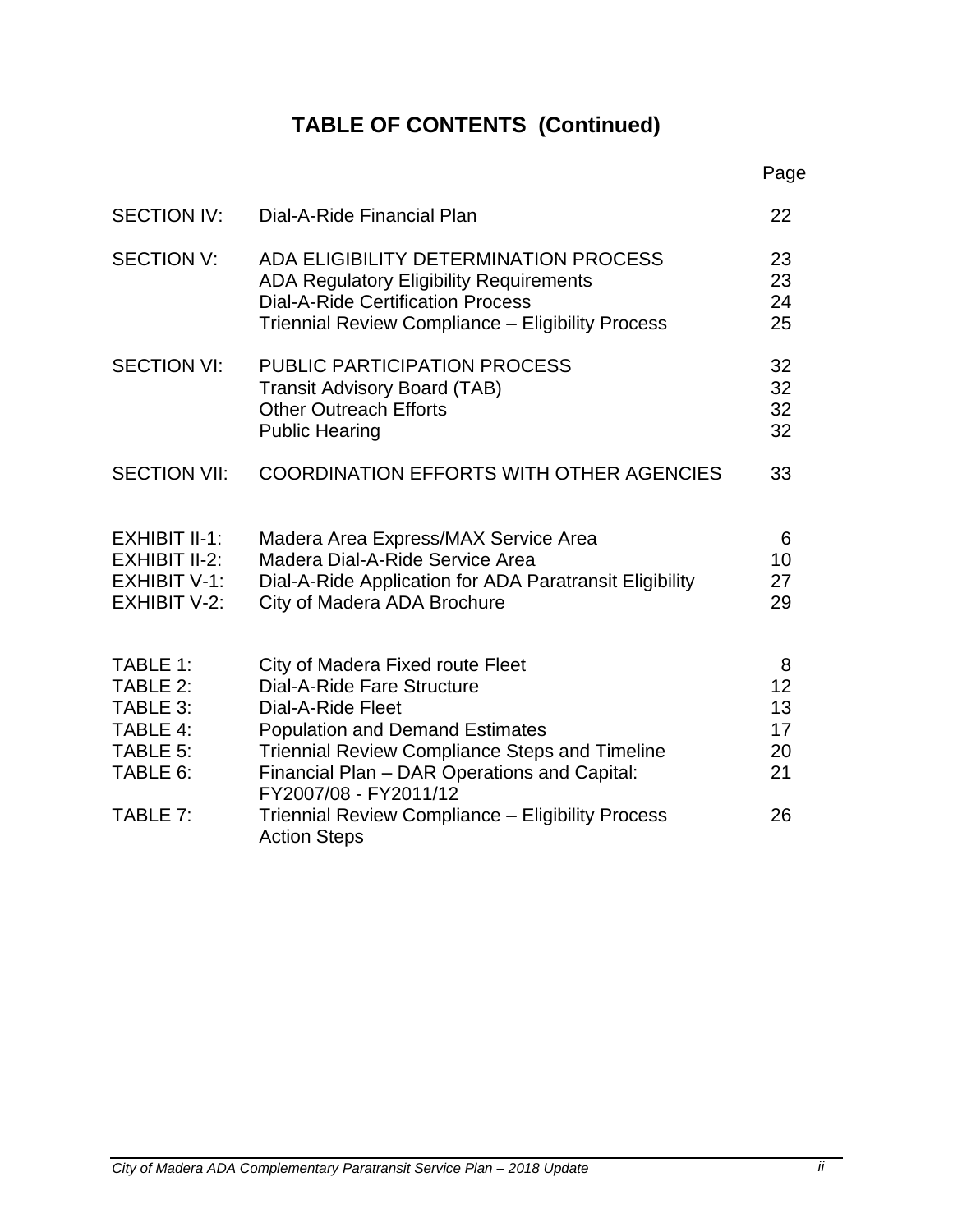# **CITY OF MADERA AMERICANS WITH DISABILITIES ACT (ADA) COMPLEMENTARY PARATRANSIT SERVICE PLAN UPDATE**

# **GENERAL INFORMATION**

Name and Address of Entity

City of Madera Madera Area Express/Madera Dial-A-Ride 205 West Fourth Street Madera, CA 93637

Agency Contact

Debra McKenzie, Transit Program Manager City of Madera Grants Department 205 West Fourth Street Madera, CA 93637 (559) 661-3693 FAX (559) 674-2972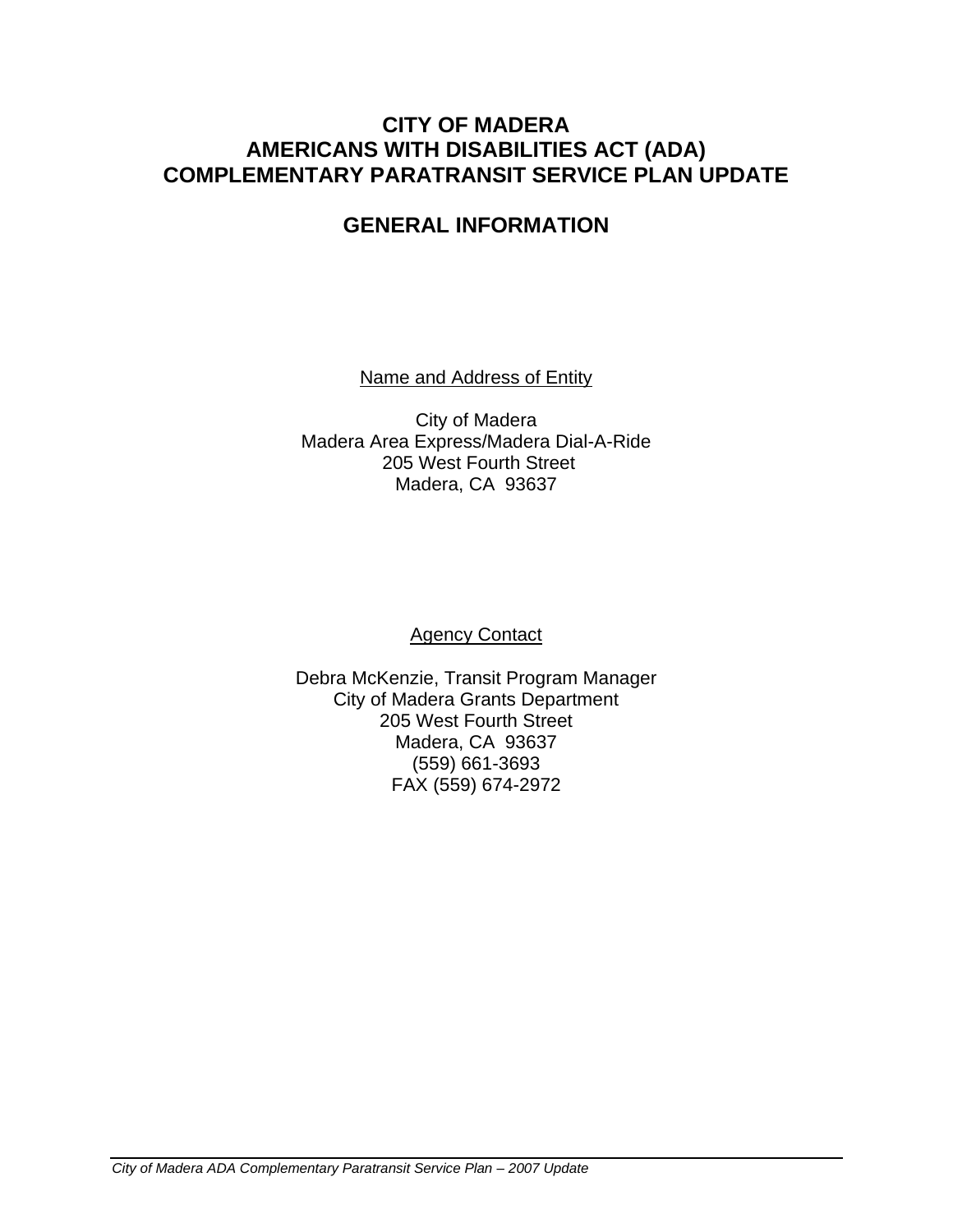# **SECTION I INTRODUCTION**

#### **BACKGROUND**

This **City of Madera Americans with Disabilities Act (ADA) Complementary Paratransit Service Plan Update** (the Plan) represents an update to the City of Madera's Plan prepared in March 2000. Since 2003 the City of Madera (the City) has received annual Federal Transit Administration (FTA) 5307 grant funding. This funding requires compliance with a wide range of FTA regulations and a FTA review every three years – a Triennial Review. The purpose of the Plan is to review and update specific City ADA policies and procedures as requested in August 2007 during the FTA follow up to the City's initial 2006 Triennial Review. The Plan therefore serves as the City's response to the Triennial Review, and, more importantly, will provide a policy and procedures reference to help ensure that the City's paratransit services comply with the ADA and specifically with the requirements of 49 CFR Part 37 Subpart F – "Paratransit as a Complement to Fixed Route Service". The Plan is one component of a set of internal management controls the City uses to ensure efficient and effective transit services while being in full compliance with FTA regulations.

The ADA of 1990 is sweeping legislation that makes it illegal to discriminate against persons with disabilities of all types whether permanent or temporary, physical or mental. The Act provides for equal access for disabled citizens in the areas of transportation, public services, public accommodations and facilities, employment and telecommunications. The U.S. Department of Transportation (USDOT) published ADA implementing regulations (49 CFR Part 37, "Transportation Services for Individuals with Disabilities (ADA)" and Part 38 "Americans with Disabilities Act (ADA) Accessibility Specifications for Transportation Vehicles") on September 6, 1991 delineating specific transportation provisions of the ADA. The FTA and ADA regulations and guidelines followed by the City related to Complementary Paratransit Service can be found online at

[http://www.fta.dot.gov/civilrights/civil\\_rights\\_2360.html](http://www.fta.dot.gov/civilrights/civil_rights_2360.html)

These regulations require that public entities operating fixed route transportation service for the general public also provide complementary paratransit within a  $\frac{3}{4}$  mile radius of the fixed route service to persons unable to use the fixed route system. Paratransit service is specialized service typically designed for senior and disabled riders who are unable to use the fixed route system. Fixed route and complementary paratransit services must be similar in several ways. The ADA (49 CFR 37.123 – 37.133) specifies eligibility for these services, the level of service that must be provided and standards for certain aspects of operation.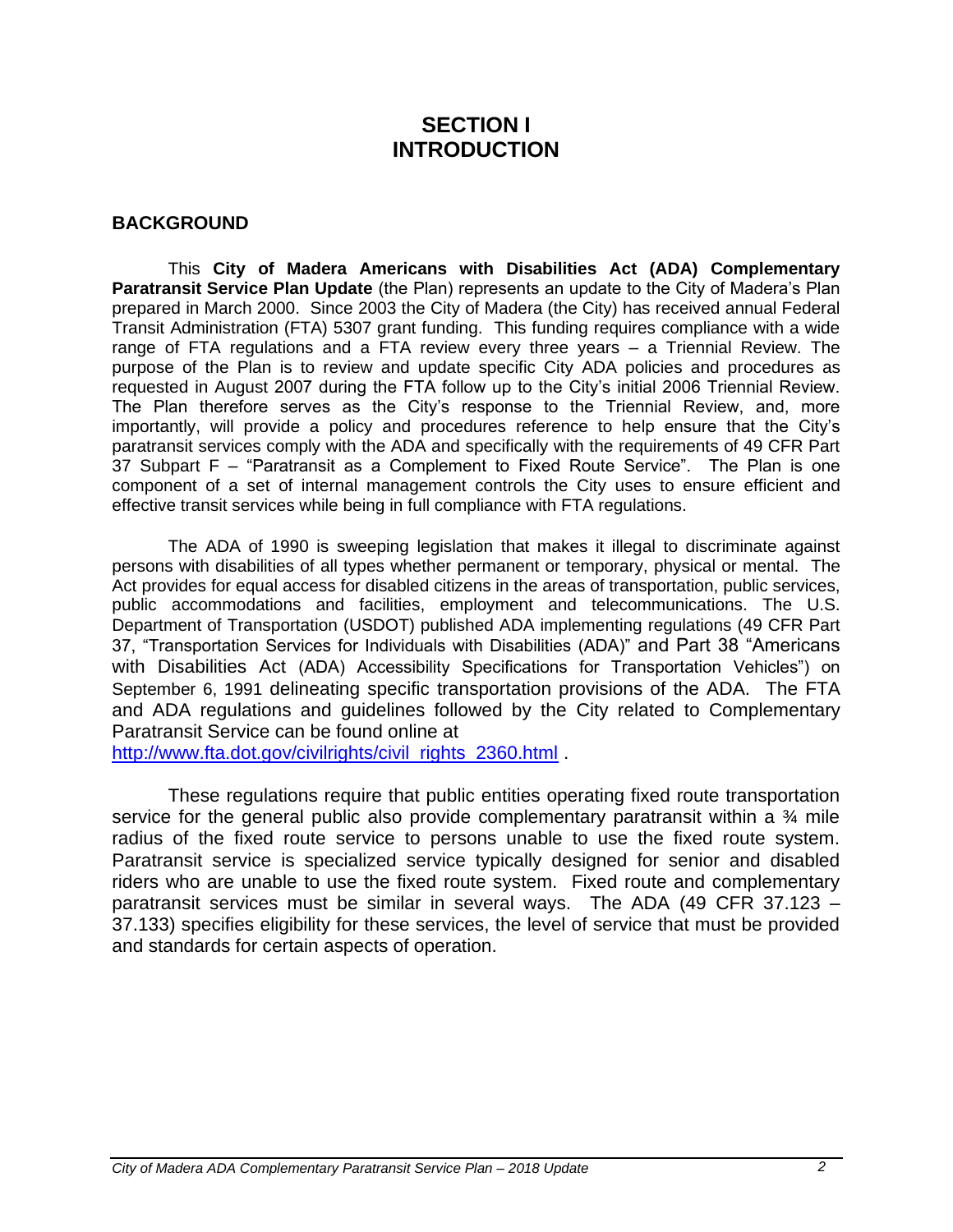#### **PLAN REQUIREMENTS**

The FTA requires that complementary paratransit service be in full compliance with the ADA. The FTA in its implementing regulations (49 CFR 37.135 – 37.139) requires that the City of Madera have a formal paratransit plan. This plan documents the eight general categories of information, as follows:

- 1. General information about the entity submitting the plan.
- 2. A description of the fixed route system.
- 3. A description of existing paratransit services.
- 4. A description of the proposed complementary paratransit service.
- 5. Information about the proposed eligibility determination process.
- 6. A description of the public participation process used to develop the plan.
- 7. Efforts to coordinate the provision of service with other public entities in overlapping or contiguous areas.
- 8. Certifications and resolutions of the public agency involved in development or approval of the plan.

#### **DEFINITION OF "DISABILITY"**

The term "disability" is defined to include:

*"Any physical or mental impairment that substantially limits one or more major life activities, a record of such an impairment, or being regarded as having such an impairment." [ADA, 1990 Sec 3 (2)]*

Major life activities include caring for one's self, performing manual tasks, seeing, hearing, speaking, breathing, learning, and working. Persons with cognitive disabilities and those with contagious or non-contagious diseases (included tuberculosis and HIV) are specifically included in the ADA definition.

With respect to complementary paratransit services, the definition of disability is generally stricter. The application of this definition generally applies to those unable because of their disability to use fixed route transit. Persons who meet this definition generally are eligible for priority paratransit service.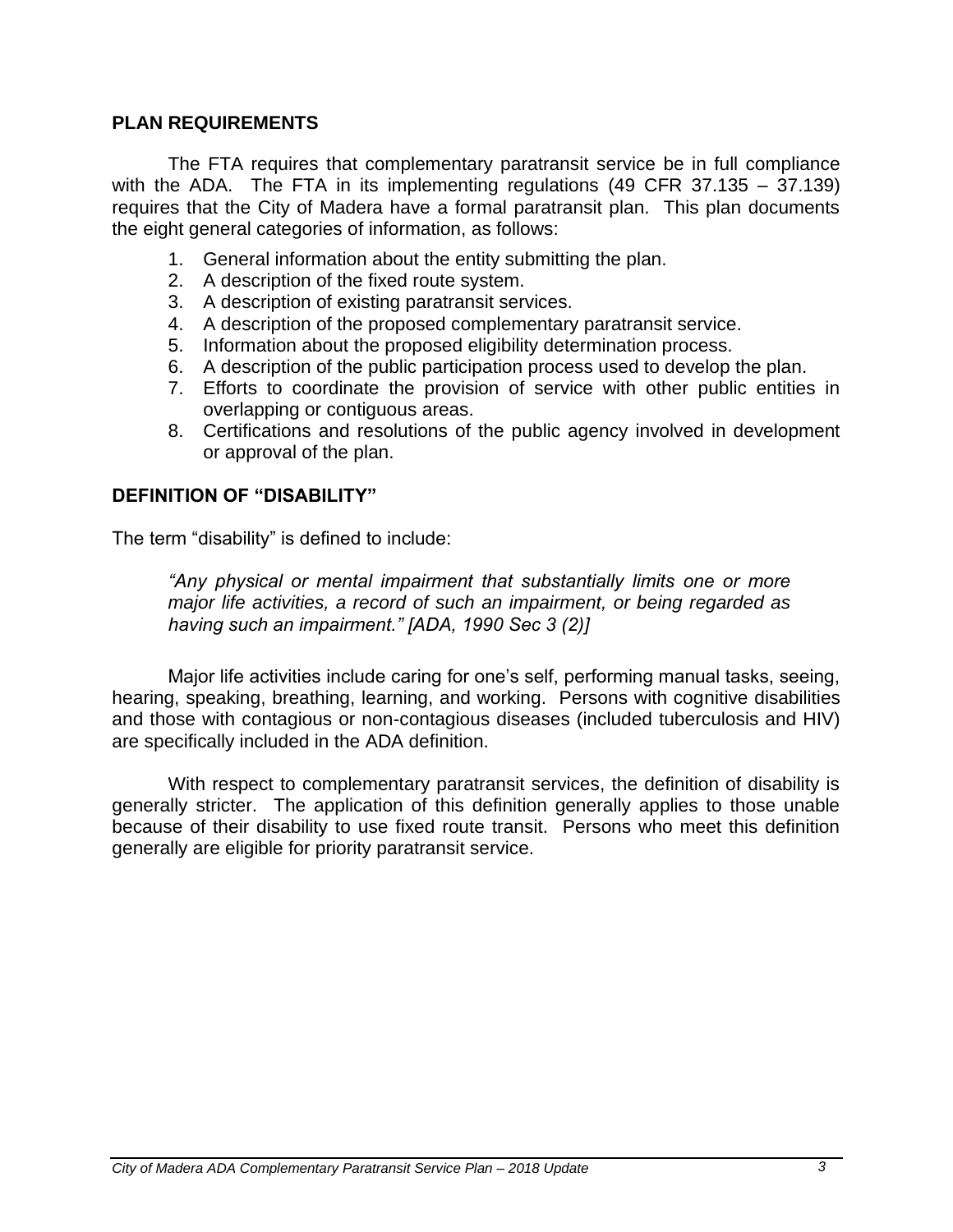# **COMPLEMENTARY PARATRANSIT SERVICE AND THE DISABLED**

Consistent with 49 CFR 37.123, complementary paratransit service must be provided to three general categories of persons with disabilities:

- 1. Persons who are unable to board, ride, or disembark from a vehicle even if they are able to get to the stop and even if the vehicle is accessible.
- 2. Persons who cannot use vehicles without lifts or other accommodations. These persons are eligible for paratransit service if accessible fixed route vehicles are not available on the route on which they need to travel when they need to travel.
- 3. Persons with specific impairment related conditions who cannot travel to a boarding location or from a disembarking location to their final destination.

# **TRIENNIAL REVIEW REQUIREMENTS**

The City of Madera has been providing complementary paratransit service since 1998 when its fixed route service, Madera Area Express (MAX), was initiated. The City believes its policies, procedures, and practices have consistently met ADA and Federal Transit Administration (FTA) related requirements; however, the FTA in its follow up to the 2006 Triennial Review specifically requested that the City develop a plan to address how the City will accomplish the following:

- 1. Implement its eligibility and appeals processes.
- 2. Communicate to the public its paratransit service and eligibility requirements.

3. Develop internal management controls to ensure the provision of service, service area, response time, fares, days and hours of service, trip purpose, and subscription service are in accordance with the ADA complementary paratransit service requirements.

4. Develop procedures to ensure the City has adequate capacity to meet demand.

5. Develop procedures to ensure the City has adequate oversight of the contracted paratransit services.

This Plan addresses each of these areas in greater detail below. The City strives to provide public transit services that meet the needs of the general public with particular sensitivity to the needs of seniors and the disabled. The City will ensure that the ADA concerns raised in Triennial Review are reviewed and monitored regularly and that, as appropriate, corrective actions are taken.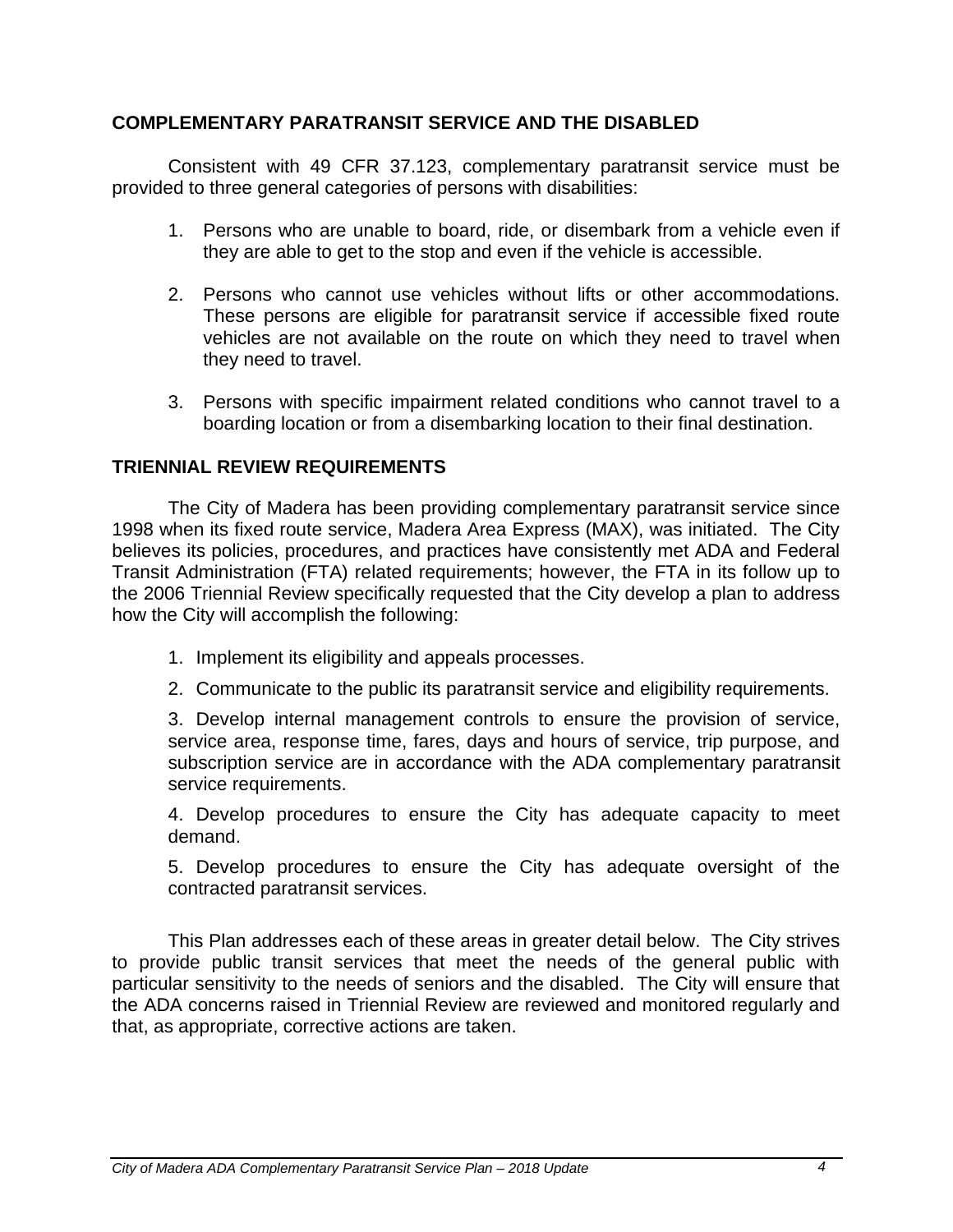# **SECTION II DESCRIPTION OF TRANSIT SERVICES**

#### **OVERVIEW**

The City of Madera operates Madera Area Express (MAX), a fixed route service, and Dial-A-Ride (DAR), a demand response service. The DAR service has been providing service in the community since 1979, initially for seniors and later as a general public transit system. The City initiated fixed route service in February 1999 to increase mobility for residents. The City's 2000 Paratransit Service Plan was developed when MAX was initiated since providing fixed route service triggers the FTA requirement for complementary paratransit service. Both DAR and MAX services use City owned buses operated by a private contract service provider.

Primary objectives of the transit system are to provide service that meets the mobility needs of the community, to maintain reliable on-time performance, and to ensure that the system is accessible to disabled and senior riders. The City is committed to design and service standards that improve accessibility for persons with disabilities. The City conducts continuous monitoring of its services to ensure the provision of effective routing, accessibility, and operations and to implement expeditious service changes and system capacity, as warranted, to meet ridership demand.

The City of Madera has an estimated 2010 population of 61,552. The 2010 census reflects 11,978 households residing in the City. The City's DAR serves part of the County contiguous to the City with an estimated City-County service area population of 78,000.

#### **MADERA AREA EXPRESS/MAX - FIXED ROUTE SERVICE**

MAX service was designed based on several important factors, including the location of major activity centers, existing travel patterns, and Madera's geographic street pattern. The major activity centers include commercial and retail areas, educational institutions, governmental complexes, the Madera Intermodal Facility, senior centers, senior housing complexes, and hospital and county services. Geographically, MAX service is estimated to be within ½-mile of 85% of the City's population or an estimated 52,319 residents.

#### Service Area

The service area, as shown in Exhibit II-1 (excluding newly added Madera Community College Center Stop), encompasses approximately 4.3 square miles. A majority of the City's residents reside within one-quarter mile of the system that is accessible to major origins and destinations throughout the community.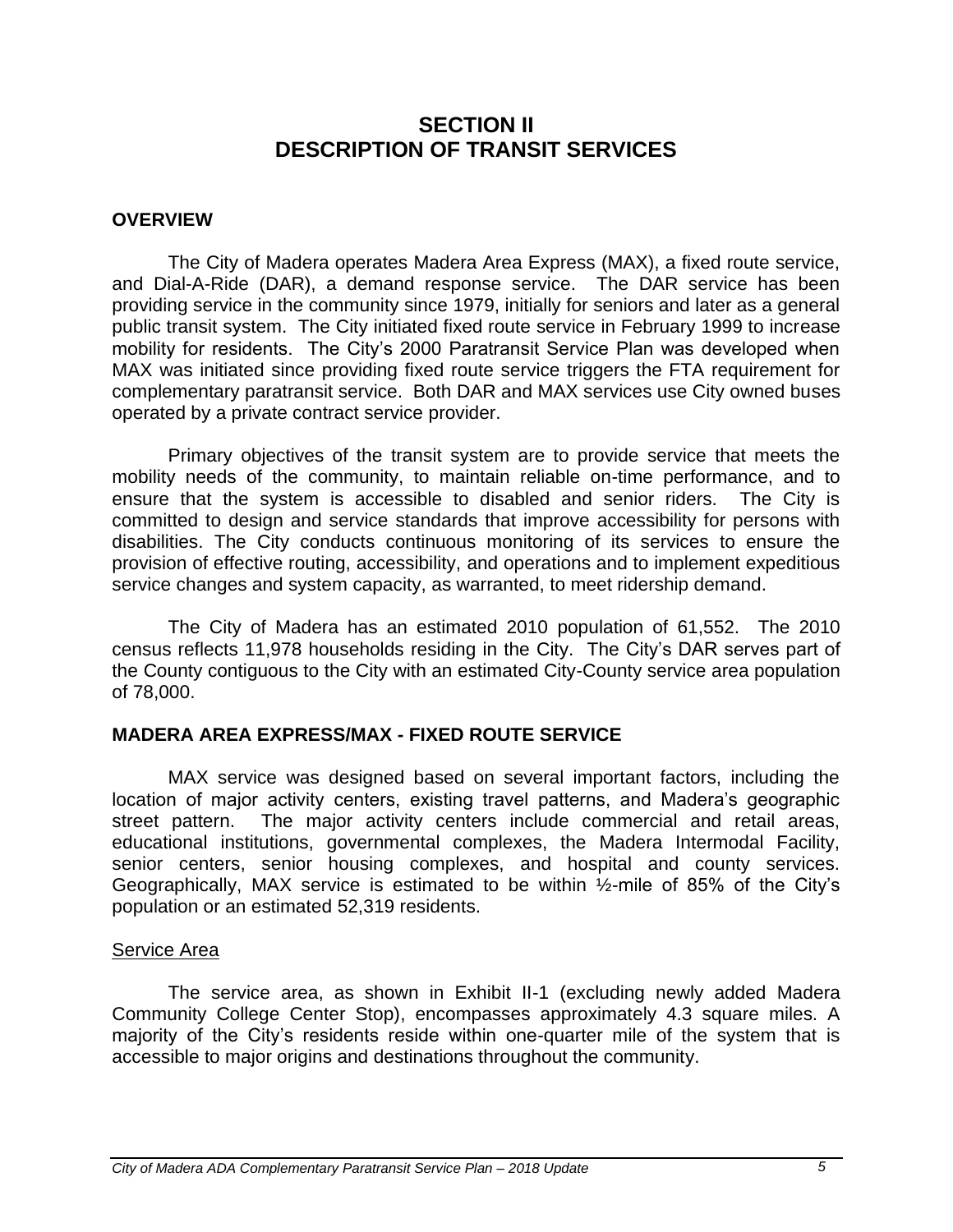

**EXHIBIT II-1 MADERA AREA EXPRESS/MAX SYSTEM SERVICE AREA**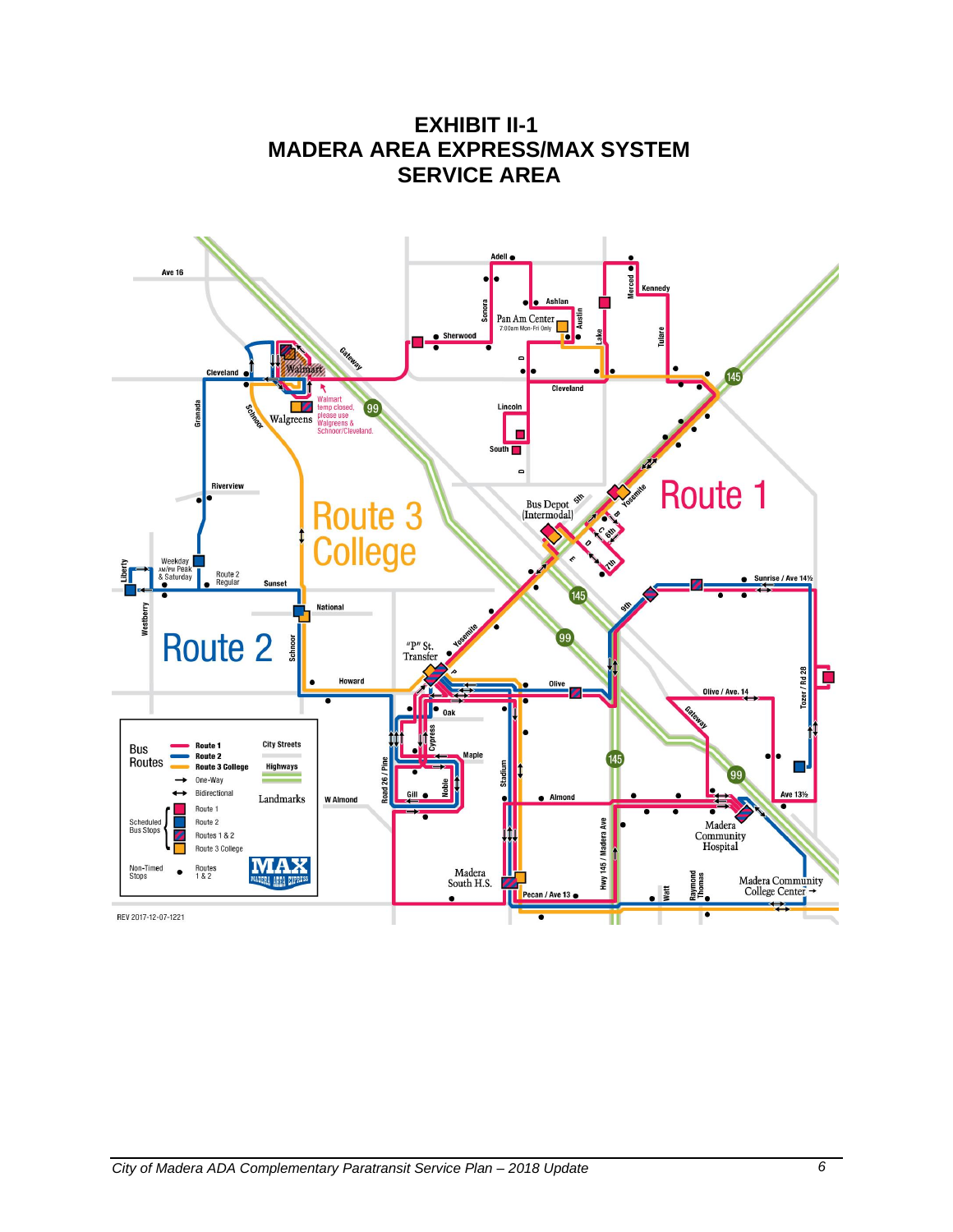#### Route Structure

MAX is comprised of three fixed routes. Route 1 provides service on a base route with a 35-minute headway through the City to the area of Yosemite and 'P' Street, and branches into two alternating end routes with a 70-minute headway. Route 1 base service encompasses key origins and destinations, including Walgreens, the Pan Am Center, the County Social Service Department, the Downtown Intermodal Center, the Department of Motor Vehicles, and the Madera High School's north campus. Route 1 then alternates with every other trip serving Madera Community Hospital, Madera High School's south campus and then the County government services complex on Road 28 via southeast Madera.

Route 2 operates on a 70-minute headway and serves Madera Community Hospital, Madera High School's north and south campuses, the Howard Road retail corridor including Walgreen's and the Save Mart – CVS shopping centers, and Walgreens at the Commons shopping complex. Convenient connections can be made with Route 1 at Walgreen's. These connections provide direct access to the downtown Madera Intermodal Facility where riders may connect with Greyhound, Dial-A-Ride, Madera County Connection, and taxi services.

Route 3 operates Monday through Friday on a 60-minute headway and serves Madera Community College Center starting at Walgreens on Cleveland, making three stops and ending at the college. There is a one-time morning connection express from the Pan Am Center at 7am. Transfer at P Street to get to the College. The rest of the day, passengers may board a Route 1 bus and transfer at P Street.

#### Service Days and Hours

Service is operated Monday through Friday from 7:00 A.M. to 6:30 P.M. and on Saturdays from 9:00 A.M. to 4:00 P.M.

# Fare Structure

The MAX base fare is \$0.75 per one-way trip with one transfer upon request. This fare level is designed to encourage fixed route usage and strives to ensure that the State Transportation Development Act (TDA) minimum 15% farebox ratio requirement is achieved. An unlimited-use monthly pass is available for \$26.00. Children under three years of age may ride free when accompanied by a fare-paying adult; and transfers are free. Seniors, the disabled, and Medicare Cardholders are eligible to ride MAX for half the fixed route fare during off-peak hours between 10:00 A.M. and 2:00 P.M. The fixed route system also honors Dial-A-Ride tickets. Senior discount ticket books are available at the Pan Am Center and Frank Bergon Senior Center through funding provided by Fresno Madera Area Agency on Aging.

# Fleet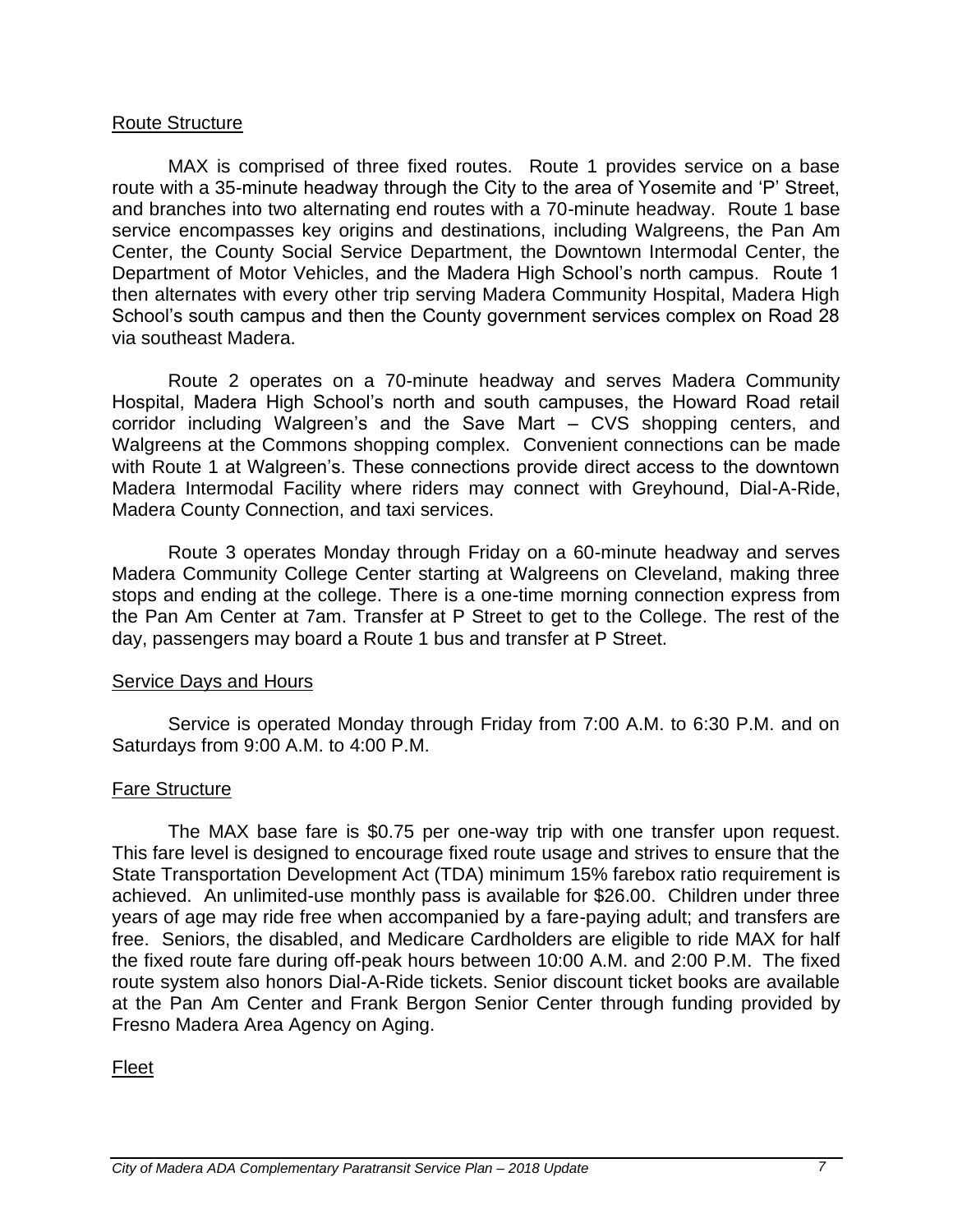Seven active cutaway vehicles are utilized to operate fixed route service. The City follows a Fleet Replacement Plan to ensure MAX vehicles are replaced when they reach their useful life. Additional fixed route vehicles will be acquired to further support the service, as needed. All vehicles are wheelchair and passenger lift-equipped. MAX and Dial-A-Ride share backup vehicles, as needed.

# Ridership

A total of 135,000 fixed route passengers boarded MAX in FY2016-17. An average of 7 riders is transported per vehicle hour.

#### Route Accessibility

All fixed route and demand-responsive vehicles are fully accessible. Disabled riders can access the fixed route at most designated bus stops. The City regularly monitors route accessibility to ensure that design standards are met and to enhance accessibility of fixed route facilities to the maximum extent feasible. Ensuring accessibility at all stops will continue to be a high priority.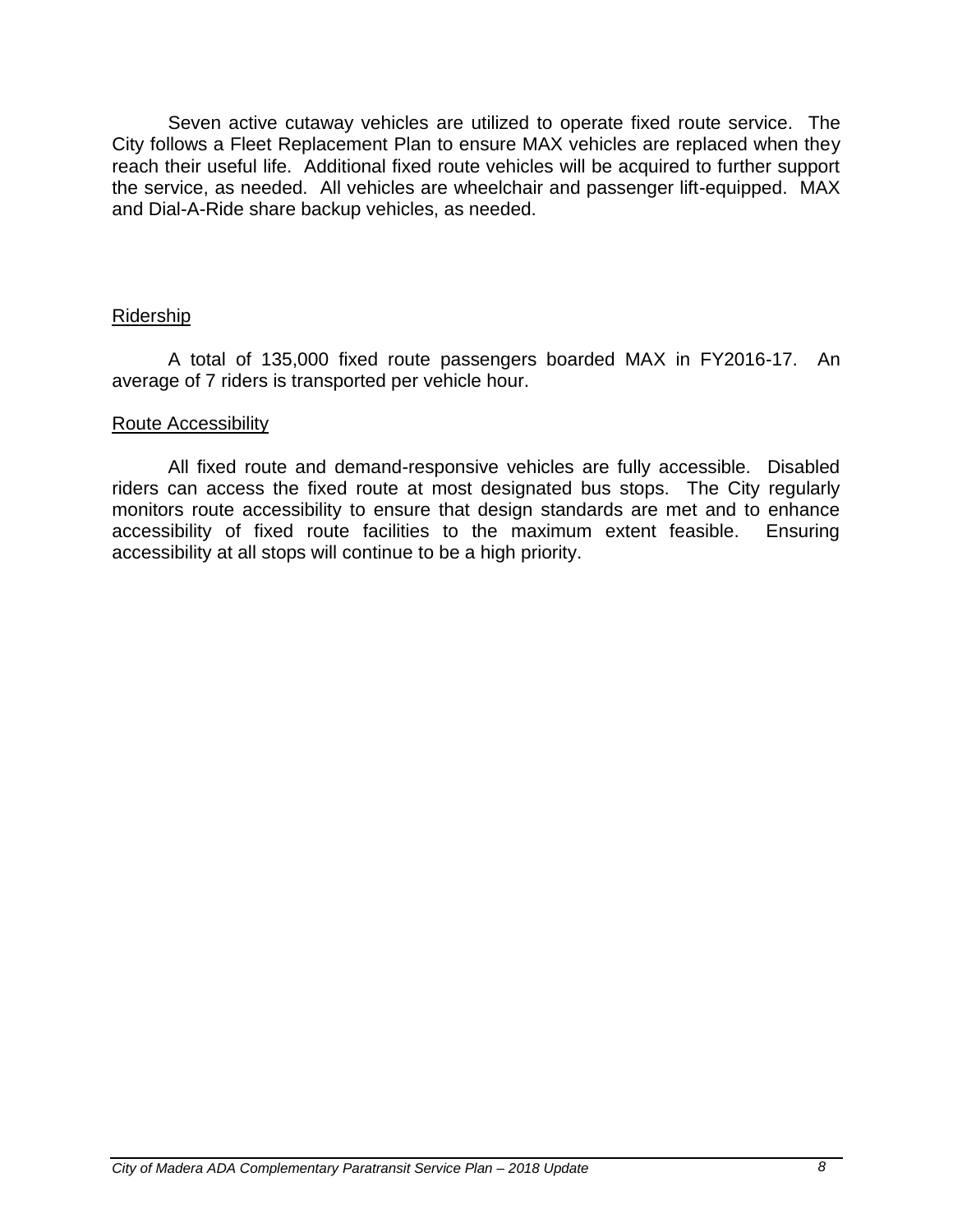# **DIAL-A-RIDE – ADA PARATRANSIT SERVICE**

The City of Madera operates Dial-A-Ride, a general public demand-responsive, paratransit service, available to those who have difficulty accessing fixed route service due to location or disability. The service, initiated in 1979, provides elderly and disabled residents an accessible transportation system that provides an alternative choice to the fixed route system.

The City contracts with a private contractor, currently First Transit, Inc., to operate Dial-A-Ride. The service is administered by the City of Madera and is cooperatively funded by the City and County. The City establishes planning policies, service area, route schedules, and passenger fares in cooperation with the County and the Madera County Transportation Commission.

#### Service Area

The Dial-A-Ride service area shown in Exhibit II-2 encompasses over 50 square miles, including the City of Madera and portions of Madera County. The City comprises approximately nine square miles. The service area population is estimated at 80,000 residents. The service area provides complementary paratransit service to origins and destinations within corridors that exceed the FTA required width of three-fourths of a mile on each side of each fixed route. The corridor exceeds the FTA required area within three-fourths of a mile radius at the ends of each fixed route. (49 CFR 37.131(a))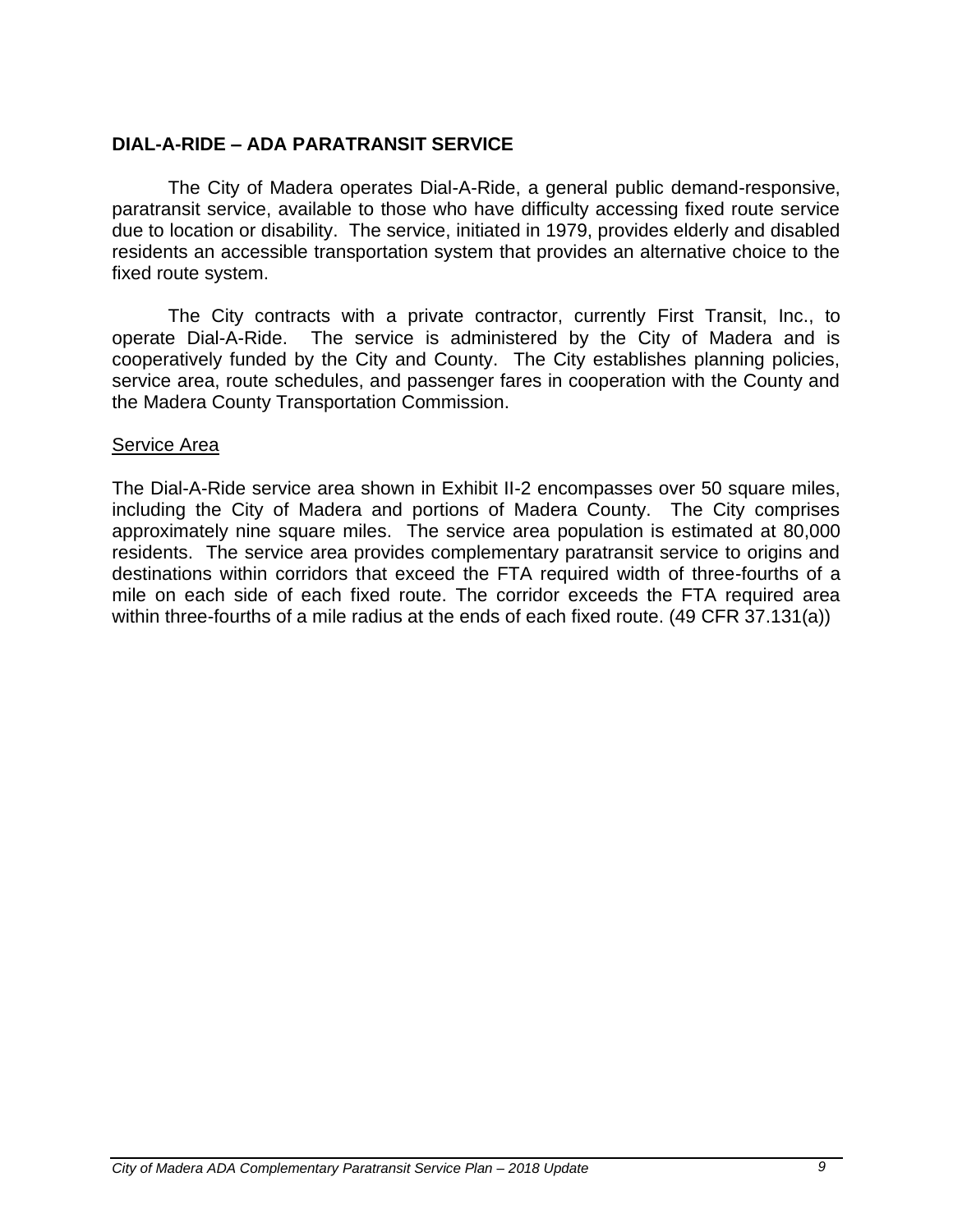**EXHIBIT II-2 DIAL-A-RIDE SERVICE AREA**

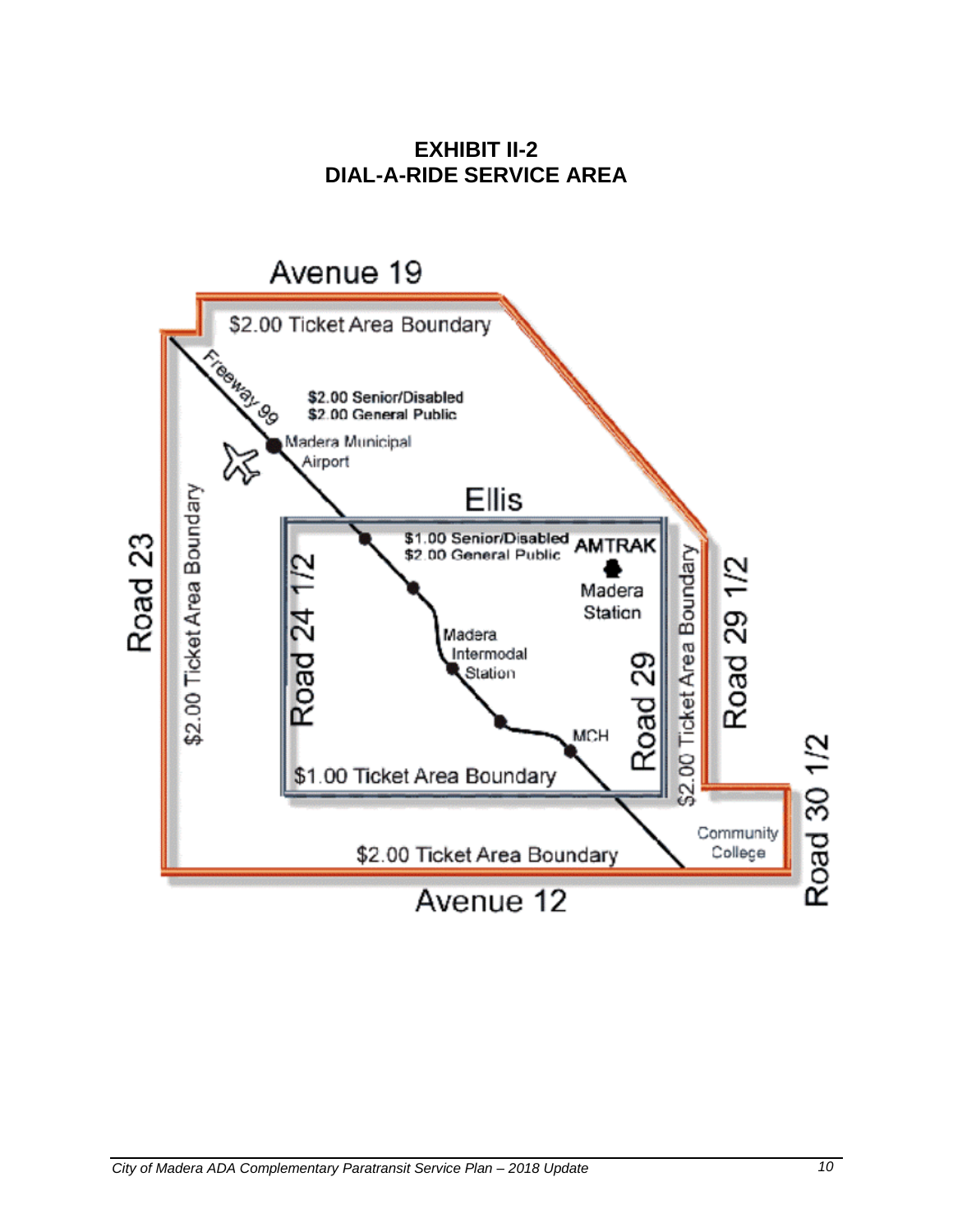#### Service Days and Hours

Dial-A-Ride service days and hours are above and beyond the fixed route system. The service operates Monday through Friday from 7:00 A.M. to 6:30 P.M.; Saturday from 9:00 A.M. to 4:00 P.M.; and Sunday from 8:30 A.M. to 2:30 P.M. (MAX fixed route service does not operate on Sunday.) Dial-A-Ride service is not provided on major holidays, consistent with the fixed route system.

#### Response Time and Trip Denials

Dial-A-Ride provides service on an advance-reservation and real-time, spaceavailable basis. Subscription service also is offered with service provided on a firstcall/first-served basis. Reservations are made within a 60-minute window before or after the requested reservation time. If a reservation time within this 2-hour period cannot be agreed to a trip denial will be recorded by the service provider and reported as such on monthly reports. The agreed to reservation / pick up time is an estimate as many factors can contribute to delays. Dial-A-Ride typically meets 95% of trip indicated pick up times within a range of 15 minutes before or after the indicated pick up time, including advance reservations.

Dial-A-Ride's policy requires that there shall not be a pattern of trip denials. A trip is considered "denied" if it cannot be negotiated within 60 minutes before or 60 minutes after the requested reservation time and applies only to reservation requests that are received 24 hours in advance.

The system's current on-time performance goal is 90% of all trips within a 15 minute window before or after the reservation pick up time. As noted above, reserved pickup time may be no more than 60 minutes before or after the requested reservation time (49 CFR 37.1319(a)(2)). Next-day service is provided on Dial-A-Ride for requests made any time during the preceding day. Reservations are taken seven days a week for next-day service and can be made 14 days in advance. Reservations will be taken by an answering machine on days or times when the administrative/dispatch offices are closed.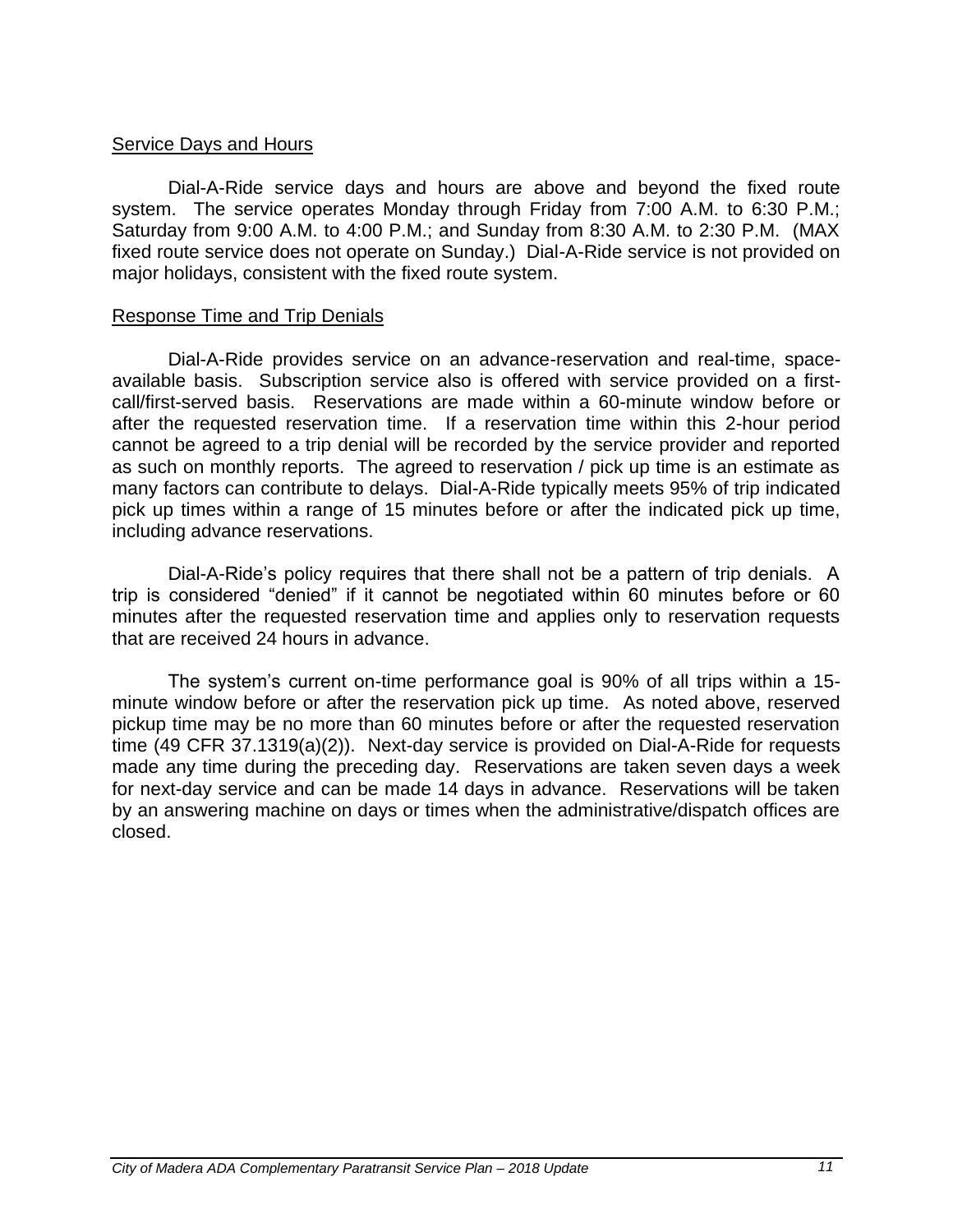# Fare Structure

The Dial-A-Ride fare structure, as shown on Table 2, was established December 1, 1999 and is current as of May 2018.

|                                                                                                                                                                     | <b>TABLE 2</b><br><b>Dial-A-Ride Fare Structure</b>                                        |                    |
|---------------------------------------------------------------------------------------------------------------------------------------------------------------------|--------------------------------------------------------------------------------------------|--------------------|
|                                                                                                                                                                     |                                                                                            |                    |
| <b>CASH FARE</b>                                                                                                                                                    |                                                                                            |                    |
| General Public:                                                                                                                                                     | City of Madera                                                                             | \$2.00             |
|                                                                                                                                                                     | County of Madera                                                                           | \$2.00             |
|                                                                                                                                                                     | <b>Community College Students</b>                                                          | \$1.00             |
| Seniors:                                                                                                                                                            | City of Madera                                                                             | \$1.00             |
|                                                                                                                                                                     | County of Madera \$1.00 Ticket Area                                                        | \$1.00             |
|                                                                                                                                                                     | County of Madera \$2.00 Ticket Area*                                                       | \$2.00             |
| <b>ADA Paratransit</b>                                                                                                                                              | City of Madera                                                                             | \$1.00             |
|                                                                                                                                                                     | County of Madera \$1.00 Ticket Area                                                        | \$1.00             |
|                                                                                                                                                                     | County of Madera \$2.00 Ticket Area*                                                       | \$2.00             |
| <b>TICKETS</b>                                                                                                                                                      |                                                                                            |                    |
| <b>General Public:</b>                                                                                                                                              |                                                                                            | \$20.00 Book of 20 |
| Seniors** & ADA Paratransit                                                                                                                                         |                                                                                            | \$9.00 Book of 10  |
|                                                                                                                                                                     | *\$2.00 ticket area is south of Ave. 13, east of Rd. 29, north of Ellis and west of Rd. 24 |                    |
| ** Senior discount ticket books are available at the PanAm and Frank A. Bergon Senior Centers<br>through funding provided by Fresno Madera Agency on Aging (FMAAA). |                                                                                            |                    |

Note that the one-way cash fare for an ADA-eligible rider is \$1.00 (not more than twice the full fixed route fare) in the "\$1.00 ticket area" of the City where fixed route fare is \$.75 and in some portions of the County that are beyond the service area of the fixed route system.

# Restrictions on Trip Purpose and Capacity Constraints

Dial-A-Ride does not restrict trips based on trip purpose. Trips are scheduled on a space-available basis in accordance with response-time standards. Dial-A-Ride does not restrict the number of trips per individual, and waiting lists are not maintained.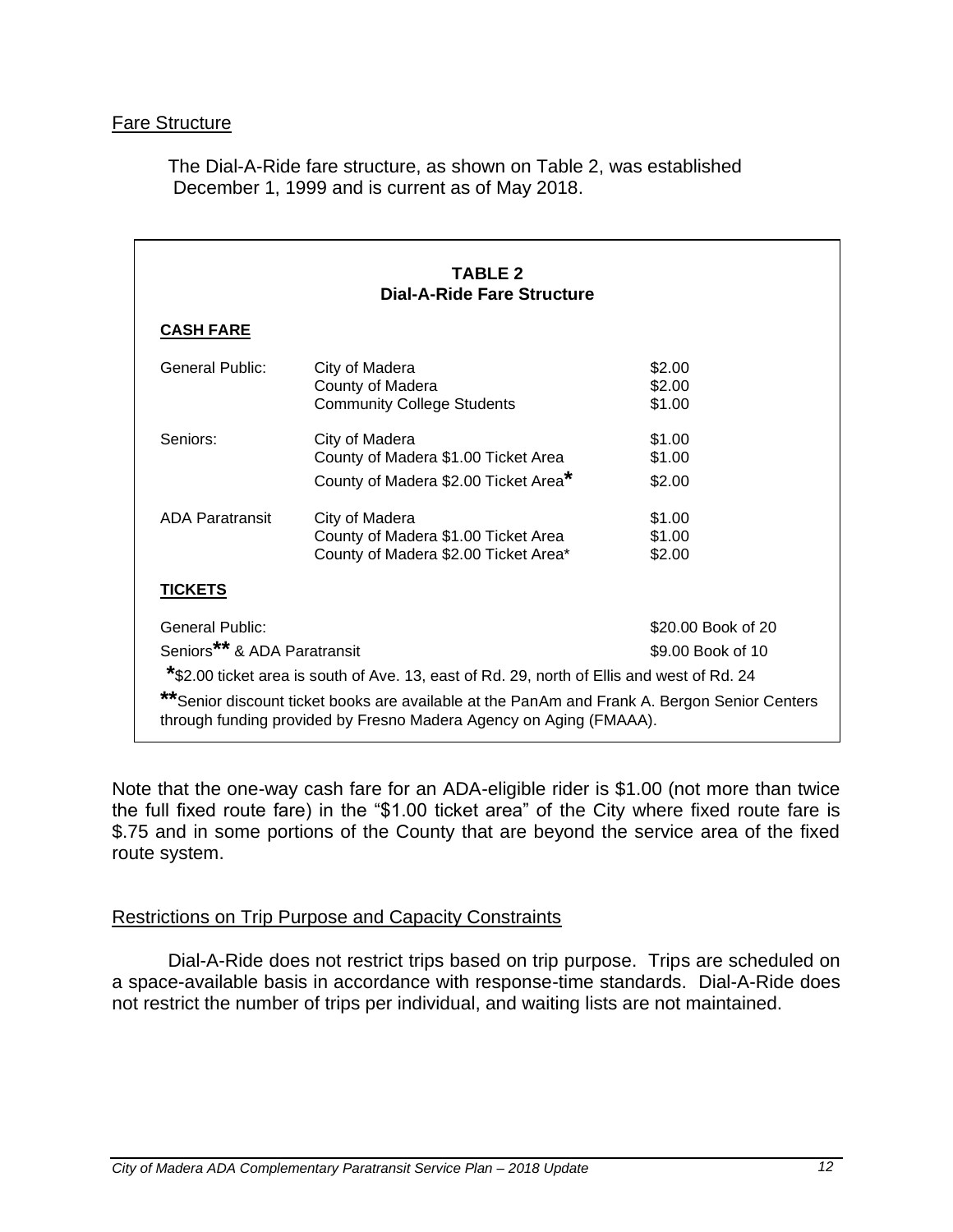# Curb-to-Curb Service

Dial-A-Ride provides curb-to-curb service. Drivers are not permitted to assist the rider inside a home or building. Special assistance or accommodation may be provided, however, when needed on a case by case basis and usually upon prior arrangement at the time of scheduling and within the FTA parameters for safety and liability. The City's practice is consistent with FTA's ADA regulations, specifically 49 CFR §37.129(a); and consistent with FTA guidance under their category of "Origin-to-Destination Service" found online at [https://www.transit.dot.gov/regulations-and-guidance/civil-rights](https://www.transit.dot.gov/regulations-and-guidance/civil-rights-ada/origin-destination-service)[ada/origin-destination-service.](https://www.transit.dot.gov/regulations-and-guidance/civil-rights-ada/origin-destination-service)

# Fleet

Dial-A-Ride's fleet, as reflected is composed of nine active paratransit vehicles. All vehicles are wheelchair and passenger lift-equipped.

#### Ridership

Dial-A-Ride transported 32,000 passengers in FY2016-17. The system carries approximately 2.5 passengers per hour.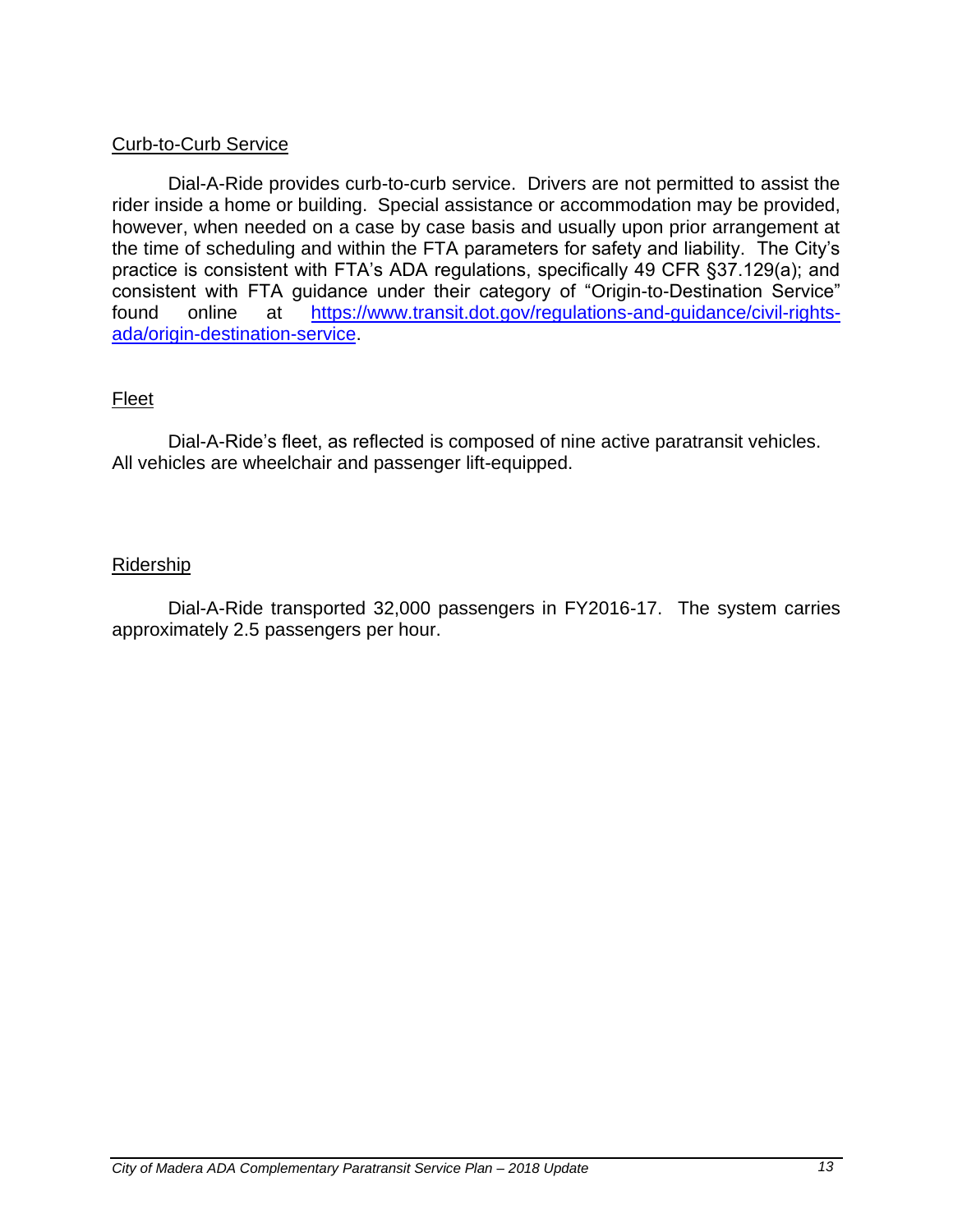# **OTHER AREA PROVIDERS**

#### Public Transportation Providers

The City of Madera is the largest provider of public transit services in the urbanized Madera area. Madera County contracts with the City of Madera for Dial-A-Ride service to residents in the unincorporated service area portions of the County.

Madera County also contracts with a private contractor to operate the Madera County Connection (MCC), an inter-city deviated fixed route service. MCC provides service to and from the City of Madera to Eastern Madera County rural communities. The City of Chowchilla's Chowchilla Area Transit Express/CATX also provides general public demand-responsive service in the Chowchilla region.

#### Social Service Transportation Providers

The Madera County Transportation Commission conducted an inventory of social service transportation providers in Madera County during FY2014-15. This effort resulted in the development of a "Human Service Public Transit Coordinated Transportation Plan" that is consistent with certain grant funding requirements under the *2005 Safe, Accountable, Flexible, Efficient Transportation Equity Act: A Legacy for Users (SAFETEA-LU)* and guidance issued by the Federal Transit Administration (FTA).

The social service transportation inventory shows that the following social service agencies provide transportation to clients:

- 1. American Cancer Society: Demand-response transportation is coordinated through a volunteer driver program (Road to Recovery) for cancer patients for medical appointments. Transportation is provided from the Madera and Oakhurst areas to medical facilities throughout the County, but with highest demand from the Cancer Center in Fresno.
- 2. Community Action Partnership of Madera County: Transportation is provided to and from designated schools for its Head Start clients. Schools are located in Madera, Chowchilla, North Fork, Fairmead and La Vina areas. Clients are transported from each area to the various schools. This service is available weekdays on a fixed route schedule from 6:00 A.M. to 5:00 P.M. with no weekend service.

This agency also provides demand-responsive services for senior and disabled citizens in Eastern Madera County (Oakhurst, Coarsegold, Bass Lake, North Fork, and Ahwahnee.)

3. Heartland Opportunity Center: Transportation is provided for mentally impaired clients through a contract with a private contractor.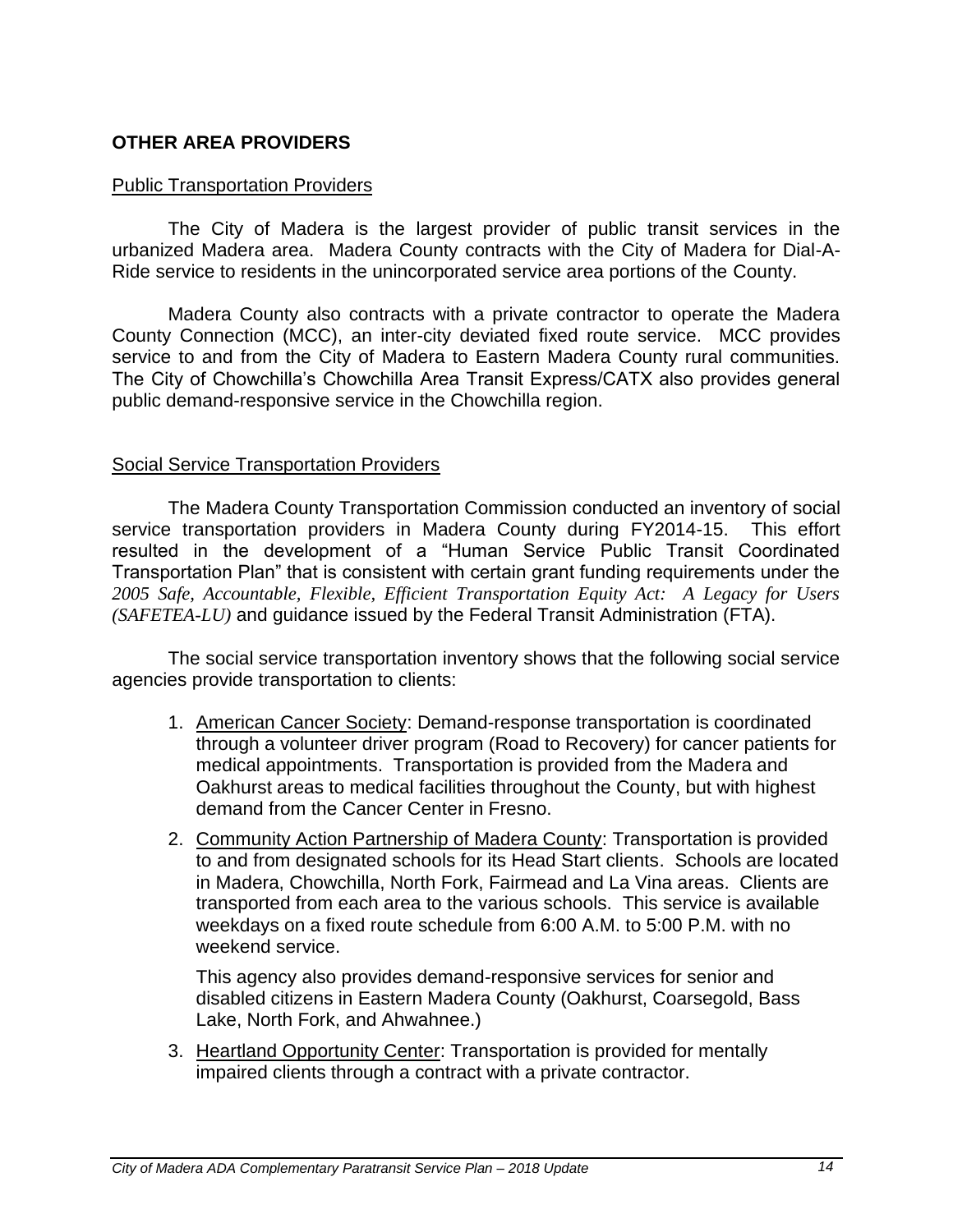- 4. Madera Counseling Center: Transportation is provided for registered clients with mental or emotional problems. Service is provided to and from their facility utilizing two vans and three mini-vans on weekdays from 7:30 A.M. to 9:30 P.M. and 1:30 P.M. to 3:30 P.M. The service area includes the City of Madera and surrounding County areas.
- 5. Madera County Behavioral Health Services Department: This agency is a department of the County of Madera that provides mental health care and alcohol and drug treatment services. Client transportation is provided in areas throughout the County, including Madera, Chowchilla, and Oakhurst area. Service is available weekdays from 8:00 A.M. to 5:00 P.M.
- 6. Pacific Family Health: Transportation is offered to clients for medical appointments on Mondays through Saturdays from 5:00 A.M. to 9:00 P.M.

# Regional Transportation Providers

Amtrak and Greyhound are the two primary services offering regional transportation to Madera County residents. Private bus service to Mexico also is available on a regular basis.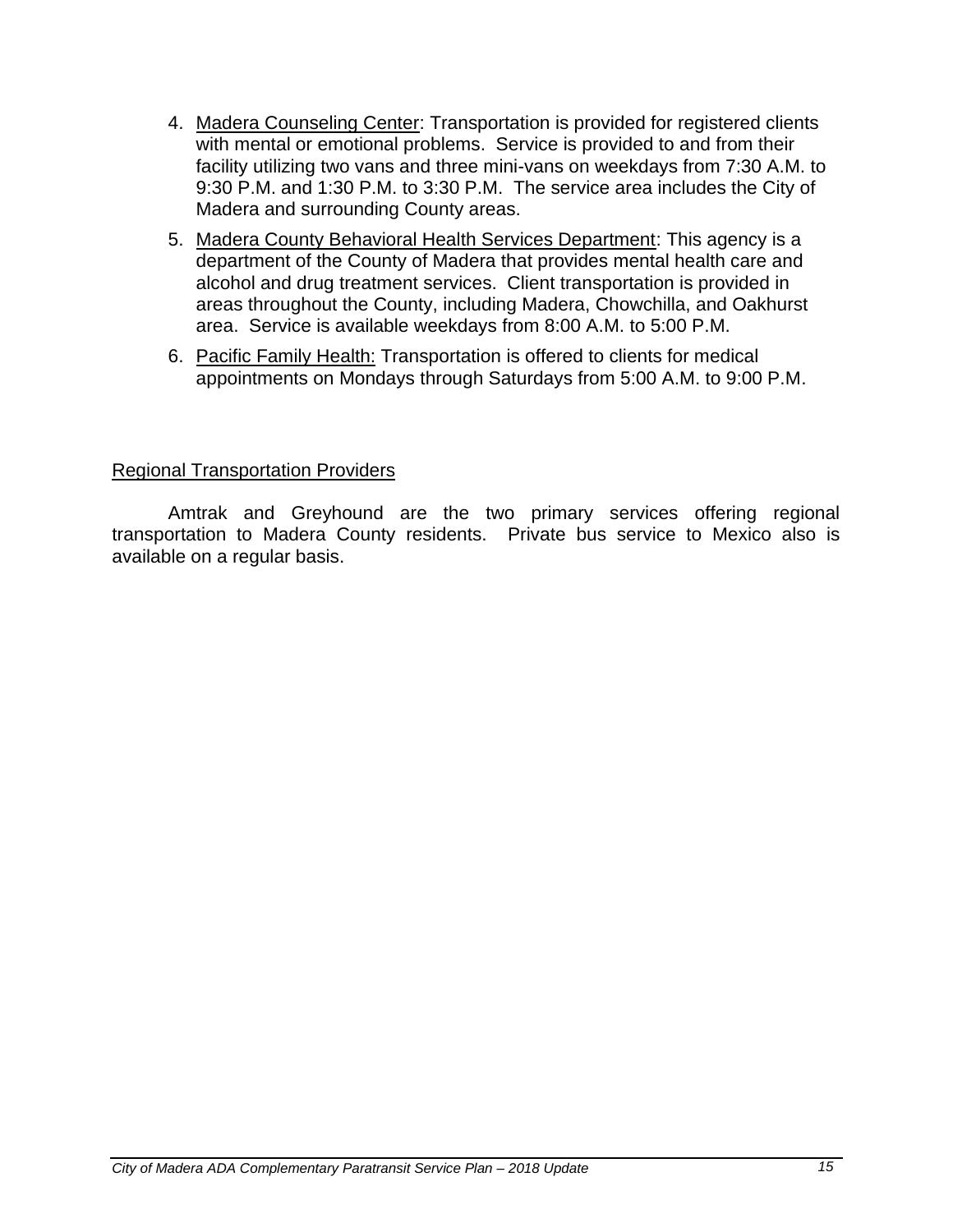# **SECTION III CITY OF MADERA COMPLEMENTARY PARATRANSIT SERVICE**

This section of the Plan addresses how Dial-A-Ride will meet the specific needs of those considered eligible "ADA complementary paratransit service" riders while continuing to serve non-ADA eligible general public Dial-A-Ride riders. This section also presents the following:

- 1. An estimate of potential demand for paratransit services.
- 2. A description of how the ADA service criteria are being met.
- 3. Differences between current paratransit services and what is required.
- 4. Proposed paratransit and fixed route service modifications.
- 5. A timetable for improvements.
- 6. A five-year operating and capital budget.

This effort will result in an assessment and plan to ensure the City of Madera fully complies with the ADA. Madera Dial-A-Ride service complies with the ADA paratransit service criteria, as described in further detail below.

# **ESTIMATE OF PARATRANSIT DEMAND**

The ADA paratransit demand estimate, as shown on Table 4, allows the City of Madera to assess existing service capacity relative to paratransit demand. Needs determined to be in excess of capacity then can be addressed through appropriate planning, coordination and budgeting. Estimates were developed based on national studies cited in the "ADA Paratransit Handbook." The results of these surveys indicate that approximately 1.5% of the total population is ADA paratransit eligible under categories 1 and 3 (as shown on page 3 of this plan) and between 0.7% and 1.0% of the total population under category 2.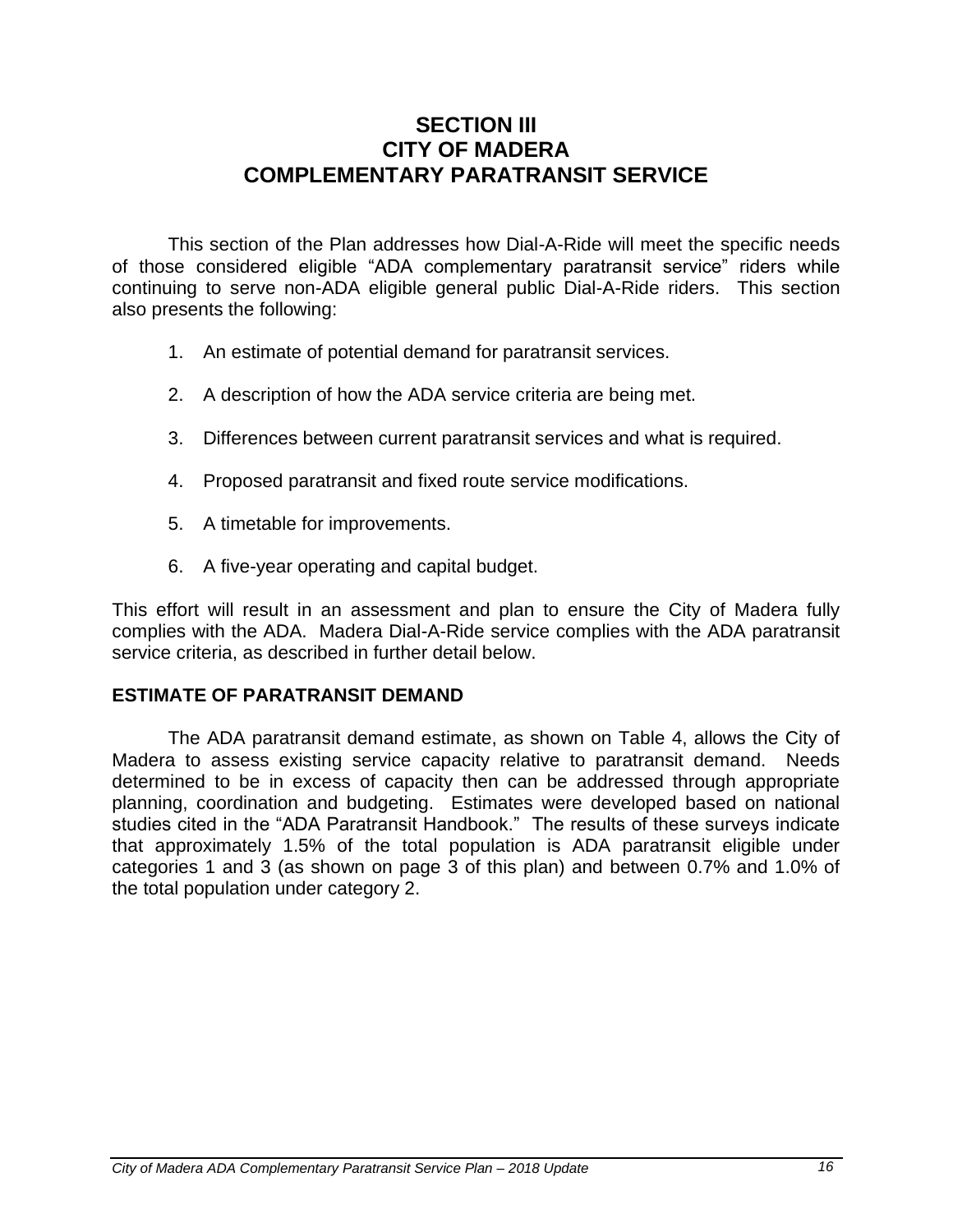| <b>TABLE 4</b><br><b>Population and Demand Estimates</b>                                                                                                                          |        |  |
|-----------------------------------------------------------------------------------------------------------------------------------------------------------------------------------|--------|--|
| City of Madera 2007 Population*                                                                                                                                                   | 65,474 |  |
| Service Area Population**                                                                                                                                                         | 78,413 |  |
| Estimated ADA Eligible - Categories 1 & 3<br>from National Surveys (1.5%)                                                                                                         | 1,176  |  |
| Estimated ADA Eligible - Category 2<br>from National Surveys (1.0%)***                                                                                                            | 0      |  |
| <b>Total ADA Eligible</b>                                                                                                                                                         | 1,176  |  |
| *<br>State Department of Finance 2016.<br>As reported to NTD in FY 2016<br>$***$<br>*** Refers to demand if fixed route vehicles are not wheelchair & passenger-lift accessible.) |        |  |

# **SERVICE CRITERIA**

The FTA's ADA implementing regulations establish six service criteria used to determine the level of paratransit service that is considered "comparable" to fixed route services. These criteria apply only to persons certified or eligible for paratransit service while non-ADA eligible riders may be provided a lower standard of service. A description of each criterion found in 49 CFR 37.131 is provided followed by a discussion of actual Dial-A-Ride service, as follows:

1. **Service Area**: Dial-A-Ride service must be provided to all origins and destinations within a corridor ¾ mile on each side of the fixed route. Service beyond this area may be provided at the City's discretion. The City must coordinate where service areas overlap or are contiguous.

Dial-A-Ride: As shown in Exhibits II-1 and II-2, the Dial-A-Ride service area encompasses the fixed route service area within a significantly larger area of approximately 50 square miles. All origins within Dial-A-Ride's service area and those within ¾ mile of the fixed route are served.

2. **Response Time**: Next-day service must be provided for requests made any time during the preceding day. Requests for service must be taken when administrative offices are open and must arrange to accept reservations on days or times when administrative offices are closed if service is provided on the following day.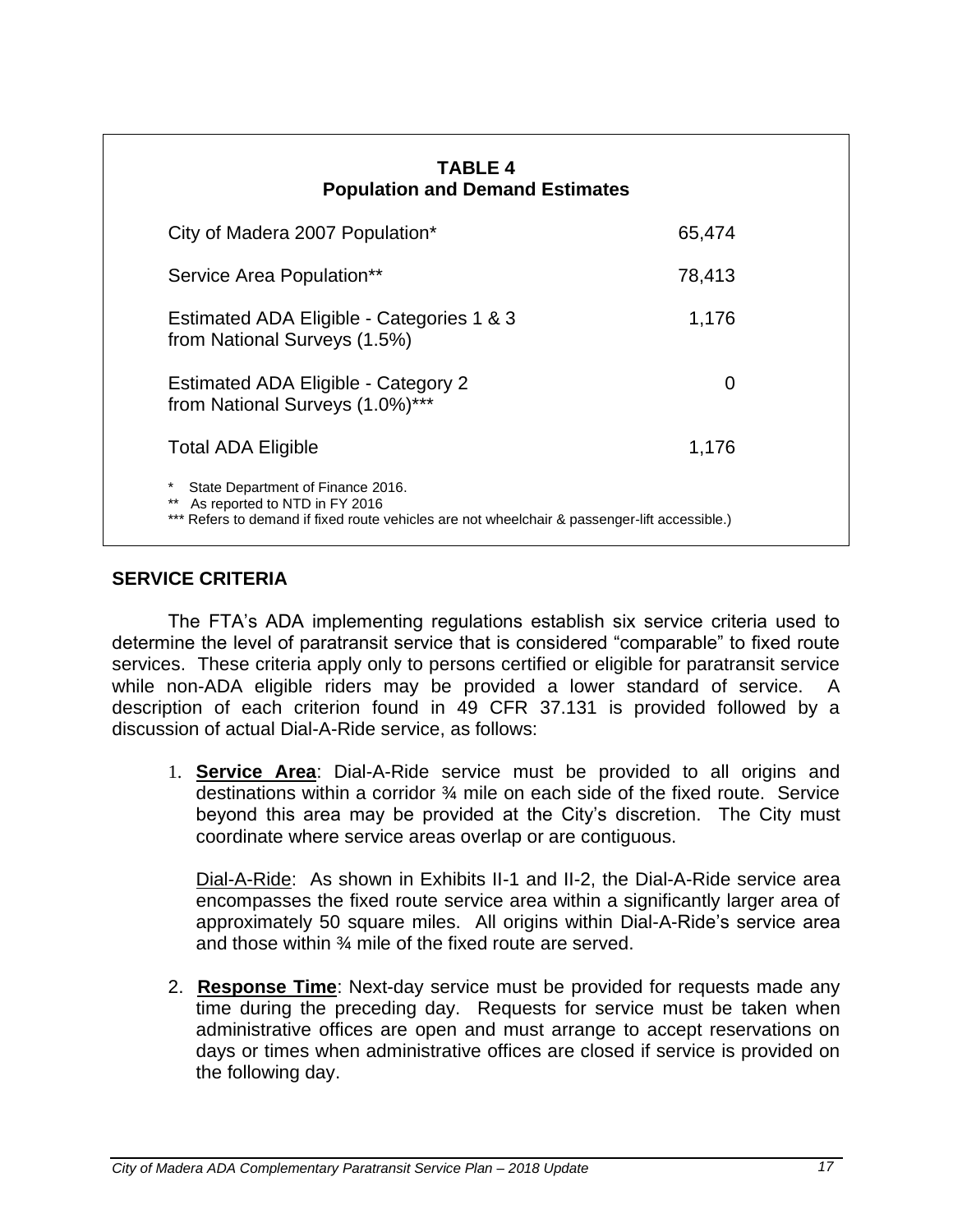*Dial-A-Ride: Next-day service is provided on Dial-A-Ride for requests made any time during the preceding day. Reservations are made not more than 60-minutes window prior to or after the desired departure time. Dial-A-Ride typically meets 95% of trip requests within 30 minutes of the reservation pick up time, including advance reservations. Reservations are taken seven days a week for next-day service and can be made up to seven days in advance. Reservations will be taken by an answering machine on days when the administrative/dispatch office is closed.*

3. **Fares**: Fares can be no more than twice the fixed route adult fare.

*Dial-A-Ride: The ADA or disabled fare is \$1.00 on Dial-A-Ride and \$0.75 on the fixed route. (The \$1.00 ADA Paratransit fare also applies to the general public within the City of Madera and County of Madera \$1.00 ticket area.) An attendant is permitted to accompany an ADA-eligible rider at no charge, and a companion may ride at the same fare charged the ADA rider only if they have the same origin and destination as the ADA-eligible rider.*

4. **Service Days and Hours**: Days and hours of operation must be at least the same as the fixed route system.

*Dial-A-Ride: Service is operated above and beyond the fixed route system. Like the fixed route, service is offered Monday through Friday 7:00 A.M. to 6:30 P.M.; Saturday from 9:00 A.M. to 4:00 P.M. While Sunday fixed route service is not provided, Dial-A-Ride service operates from 8:30 A.M. to 2:30 P.M. Service on either the fixed route or Dial-A-Ride is not provided on major holidays.* 

5. **Trip Purpose**: Trips must be accepted and handled on an equal basis. There can be no restrictions on trip purposes or prioritizing by trip type.

*Dial-A-Ride: Trips are not prioritized or restricted by trip purpose.*

6. **Capacity Constraints**: Service cannot be limited because of capacity constraints. No waiting lists can be maintained, and the number of trips provided to an individual cannot be restricted.

*Dial-A-Ride: Service is not limited due to capacity constraints. Dial-A-Ride does not maintain waiting lists and trips are not restricted to individuals. Subscription trips are limited to no more than 50% of complementary paratransit service capacity. Because Dial-A-Ride is a general public service, if necessary, ADA passengers will have priority on an advance-reservation basis, over general public passengers, including subscription passengers. The general public and ADA-certified passengers are treated equally for requests for same-day service.*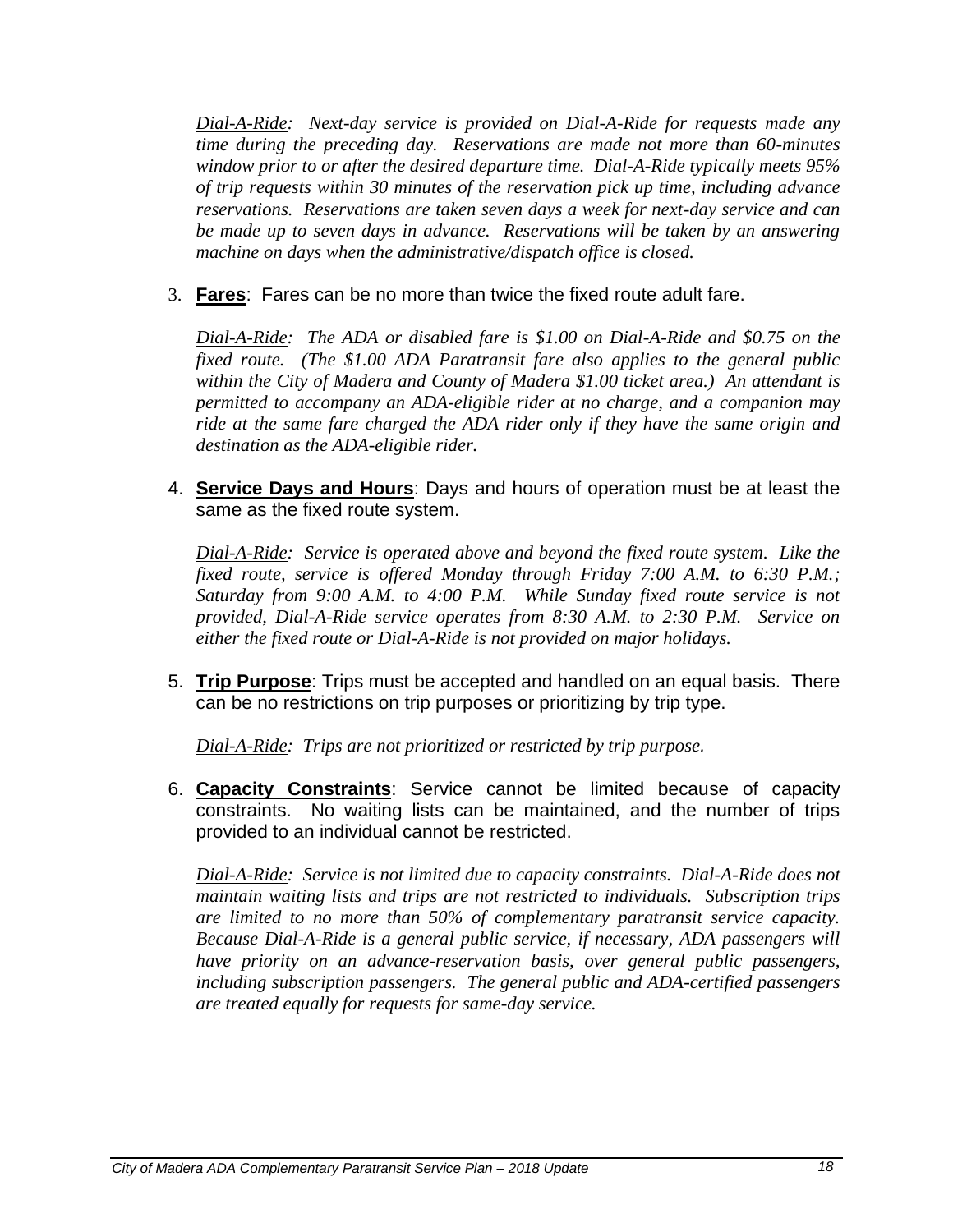# **SUMMARY OF DIAL-A-RIDE ADA SERVICE CRITERIA COMPLIANCE**

As shown below, Dial-A-Ride complies with the following six ADA service requirements indicated in 49 CFR 37.131:

|                         |            | Action |
|-------------------------|------------|--------|
| <b>Service Criteria</b> | Compliance | Needed |
|                         |            |        |
| 1. Service Area         | Yes        | No.    |
| 2. Response Time        | Yes        | No.    |
| 3. Fares                | Yes        | No.    |
| 4. Service Days & Hours | Yes        | No     |
| 5. Trip Purpose         | Yes        | No     |
| 6. Capacity Constraints | Yes        | No     |

The above service requirements apply only to ADA-eligible riders throughout the Dial-A-Ride service area. Application of the criteria can differ. For example, in the case of response time paratransit service must be comparable, to the extent practicable, to the level of designated public transportation services provided to disabled persons using the fixed route transit system. The "next-day" response time requirement (49 CFR 37.131(b) addresses this requirement and not necessarily same-day service. As noted under the section above covering fares, one-way cash fare for an ADA-eligible rider is \$1.00 (not more than twice the full fixed route fare) in the "\$1.00 ticket area" of the City and in portions of the County that are beyond the service area of the fixed route system.

# **TRIENNIAL REVIEW COMPLIANCE**

The City's Dial-A-Ride service currently complies with each of the six service criteria and has complied since fixed route initiation. In response to Triennial Review requirements, the City will continually be alert to opportunities to improve areas of operation and management oversight and will monitor its services regularly to ensure ADA compliance, particularly as services are expanded and/or changed. The Triennial Review noted the following three specific actions to be undertaken to ensure future compliance:

- *1. Develop internal management controls to ensure the provision of service, service area, response time, fares, days and hours of service, trip purpose, and subscription service are in accordance with the ADA complementary paratransit service requirements.*
- *2. Develop procedures to ensure the City has adequate capacity to meet demand.*
- *3. Develop procedures to ensure the City has adequate oversight of the contracted paratransit services.*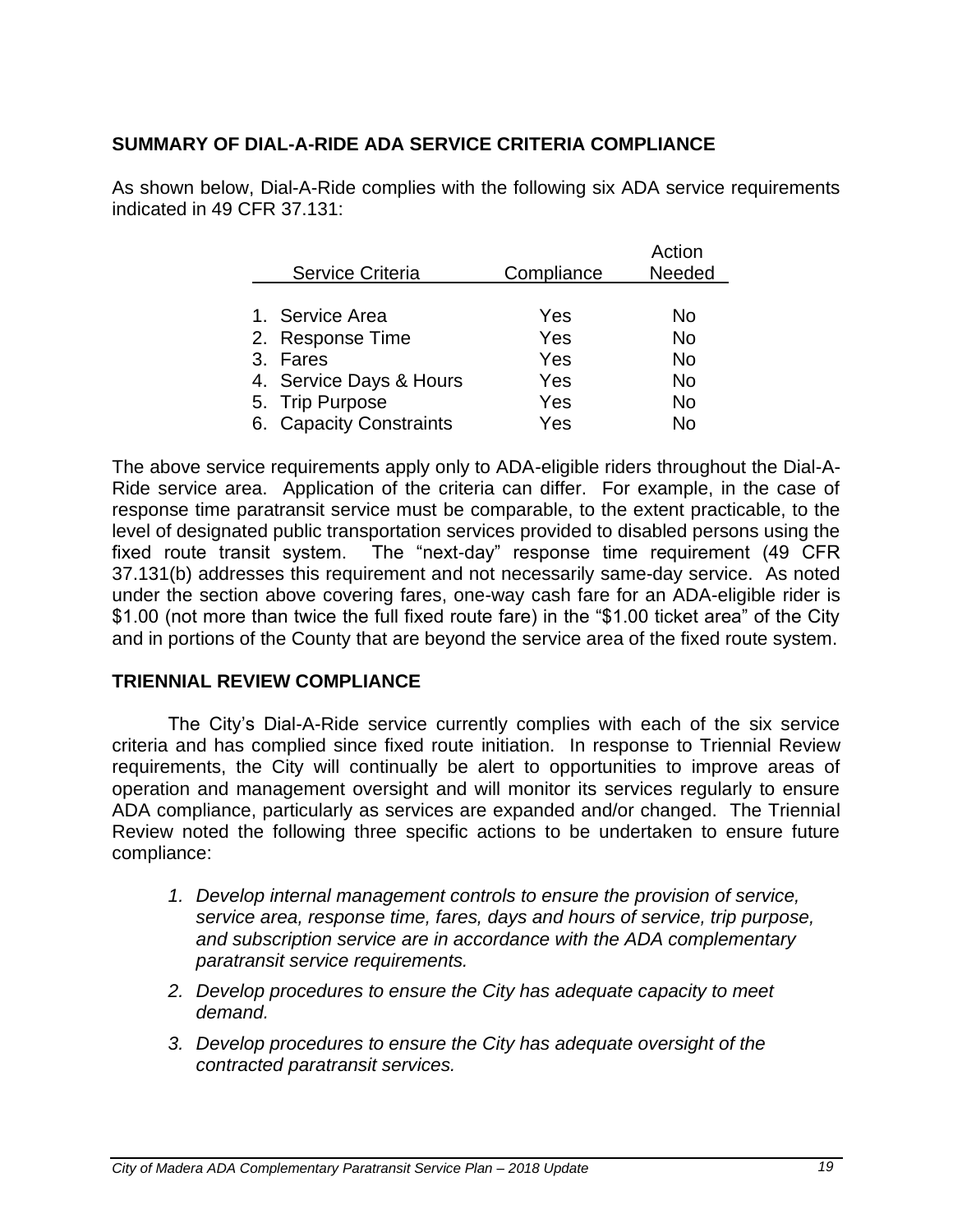The City's response in the three specific areas is identified below in Table 5, Triennial Review Compliance Steps and Timeline.

# **TABLE 5 Triennial Review Compliance Steps and Timeline**

|                  | <b>ACTION</b>                                                                                                                                                                                                                                                                                                                                                                                                                                      | <b>TIMELINE</b>                                         |
|------------------|----------------------------------------------------------------------------------------------------------------------------------------------------------------------------------------------------------------------------------------------------------------------------------------------------------------------------------------------------------------------------------------------------------------------------------------------------|---------------------------------------------------------|
|                  | Develop internal management controls to ensure the provision of service, service<br>area, response time, fares, days and hours of service, trip purpose, and subscription<br>service are in accordance with the ADA complementary paratransit service<br>requirements.                                                                                                                                                                             |                                                         |
| ٠<br>٠           | Review the six ADA criteria with Transit Advisory Board.<br>Meet with the City's transit contractor to review compliance with the six<br>ADA service criteria.                                                                                                                                                                                                                                                                                     | October 2007 and<br>November, 2007<br>(public hearings) |
| ٠<br>٠<br>٠<br>٠ | Identify how contractor conducts internal monitoring for compliance with<br>the six ADA service criteria.<br>Identify potential areas that require strengthening and further monitoring<br>and establish a timeline for full compliance, if needed.<br>Establish an internal City monitoring procedure to review compliance.<br>Establish a regular reporting process between City staff and contractor<br>that includes review of ADA compliance. | September thru<br>November, 2007                        |
| ٠                | Develop new Dial-A-Ride Monthly Report data that tracks total number<br>of ADA certified riders; total applications received; total applications<br>approved/denied; ADA trips denials; complaint and complaint resolution;<br>and total number of appeals, etc.                                                                                                                                                                                   | December, 2007                                          |
|                  | Develop procedures to ensure the City has adequate capacity to meet demand.                                                                                                                                                                                                                                                                                                                                                                        |                                                         |
| ٠                | Evaluate current number of ADA trips, trip denials, etc., to determine<br>need for additional ADA capacity.                                                                                                                                                                                                                                                                                                                                        | October 2007 and<br>monthly                             |
| $\bullet$<br>٠   | Review Fleet Inventory on a regular basis to ensure the number of Dial-<br>A-Ride vehicles is consistent with current demand and planned growth.<br>Ensure new and/or replacement Dial-A-Ride vehicles are programmed<br>and budgeted.                                                                                                                                                                                                             | On-Going                                                |
| ٠                | Monitor the MCTC Unmet Transit Needs Hearing Process.                                                                                                                                                                                                                                                                                                                                                                                              | Annually in April<br>(MCTC)                             |
| ٠                | Revise Fleet Plan and Inventory, as needed, for consistency with<br>updated transit plans, including the City's General Plan, City Vision Plan,<br>Regional Transportation Plan, Short-Range Transit Plan, etc.<br>Ensure planned vehicle purchases are ordered on a timely basis.                                                                                                                                                                 | On-Going                                                |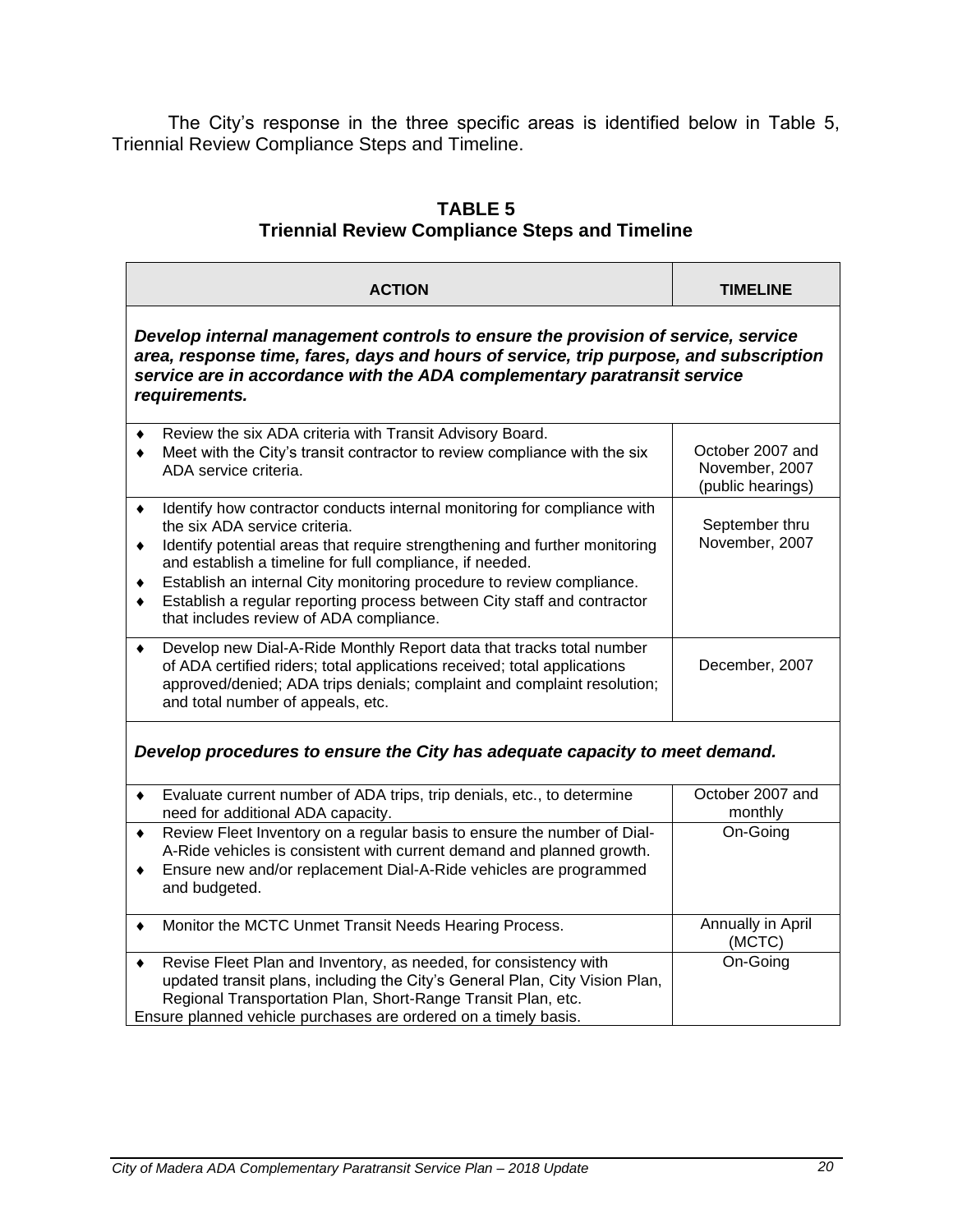#### **TABLE 5 (CONTINUED) Triennial Review Compliance Steps and Timeline**

| <b>ACTION</b>                                                                                                                                                                                                                                                                                                                   | TIMELINE      |
|---------------------------------------------------------------------------------------------------------------------------------------------------------------------------------------------------------------------------------------------------------------------------------------------------------------------------------|---------------|
| Develop procedures to ensure the City has adequate oversight of the contracted<br>paratransit services.                                                                                                                                                                                                                         |               |
| Review overall City transit management staff structure to optimize<br>effective delivery of services, administration, planning, and management<br>oversight.<br>Affirm City transit staff responsibilities with respect to oversight of<br>contracted paratransit services.                                                     | October, 2007 |
| Review contracted paratransit service performance and productivity with<br>$\bullet$<br>the Transit Advisory Board (TAB).                                                                                                                                                                                                       | Quarterly     |
| Evaluate contractor paratransit performance on a monthly basis.<br>Conduct regular meetings with the contractor to review paratransit<br>performance and ADA compliance.<br>Identify any areas in need of improvement and monitor and ensure<br>contractor follows up on a timely basis with appropriate corrective<br>actions. | Monthly       |
| Follow up on TAB and other relevant recommendations for improved<br>$\bullet$<br>paratransit performance and management oversight.                                                                                                                                                                                              | Quarterly     |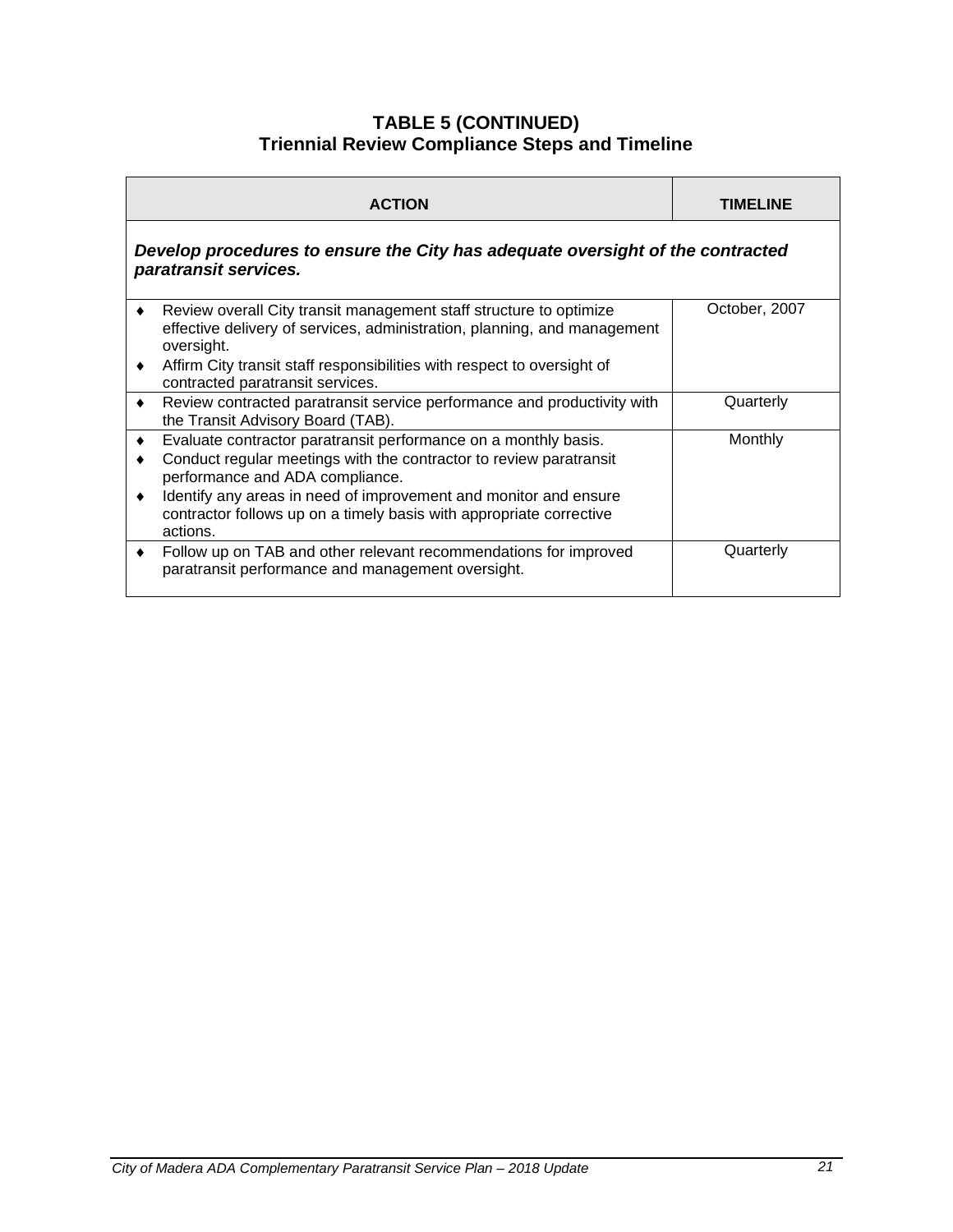# **SECTION V ELIGIBILITY DETERMINATION PROCESS**

This section describes the ADA eligibility requirements and Dial-A-Ride's certification process. The ADA establishes standards for the process of determining eligibility and requires that an administrative appeals process be established. DAR policy states that passengers who cannot easily board or access fixed route service due to a disability may apply for ADA-Paratransit certification. The ADA requires that DAR give priority to persons who are ADA certified over non-certified riders if required in scheduling rides.

# **ADA REGULATORY ELIGIBILITY REQUIREMENTS**

The following eligibility requirements are reflected in 49 CFR 37 App. D Subpart F 37.121 – 37.137:

- 1. Any person with a disability who can use an accessible vehicle, but for whom any desired trip cannot be made because the fixed route service they need to use is not yet accessible, is deemed eligible. (This eligibility category is not applicable in the City of Madera based on the City having a fully accessible fixed route fleet.)
- 2. Individuals who, because of the nature of their disabilities, cannot navigate even a transit system that is otherwise accessible. (There may be an exception for persons with episodic disabilities.)
	- a. Individuals, who because of their disability, cannot independently board, ride and/or disembark from any accessible vehicle.
	- b. Individuals who have impairment-related conditions that prevent them from getting to or from a boarding or disembarking location.
	- c. Individuals who have been certified by another transit provider as ADAeligible.
	- d. One person traveling as a companion of a person who is ADA eligible is deemed entitled for that trip. Additional companions may be allowed subject to space availability without displacing other ADA-eligible persons.
- 3. Should a rider previously certified by another system move to the Madera area, the individual will be presumed "ADA eligible" for a period of twenty-one (21) days while applying for Dial-A-Ride ADA certification. This rider and the ADA-eligible persons visiting the area are considered eligible. Eligibility will be for a "rolling" total of twenty-one (21) days---not necessarily consecutive, of service within a calendar year from the first usage.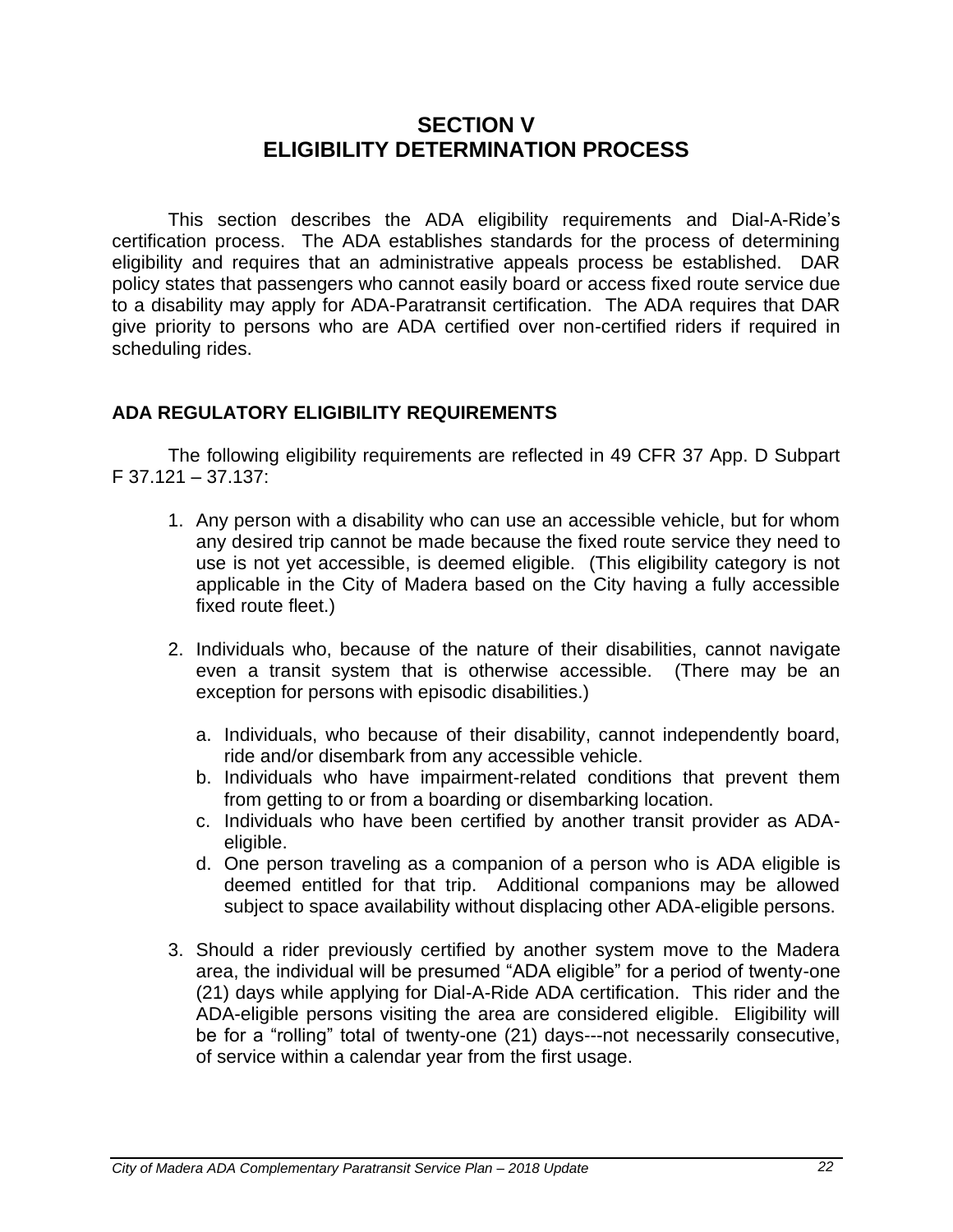# **DIAL-A-RIDE CERTIFICATION PROCESS**

Dial-A-Ride uses the following process to certify passengers to be ADA Paratransit eligible.

Information and Application Process: Dial-A-Ride makes available information regarding the ADA-certification process to existing and potential Dial-A-Ride users in accessible formats. Any person interested in becoming ADA certified must complete an application form, as shown on Exhibit V-1. The application contains questions regarding functional impairments or disabilities that will be used to determine eligibility. A general information ADA brochure is shown on Exhibit V-2.

Determination Process: Dial-A-Ride uses a self-certification process rather than a licensed professional certification process. Review of the application is offered to anyone who requests it or to anyone who requests a review on behalf of a potential rider. Determination of eligibility, including any follow-up such as verification, is concluded and applicants advised in writing within twenty-one (21) days of submission of a properly completed application. "Presumptive" eligibility of an applicant will apply if the determination process is not completed within this timeframe. An eligibility determination letter then explains, if applicable, any eligibility limitations or conditions. If the applicant is eligible an eligibility card will be issued to the applicant [*starting December 1, 2007]*. If the applicant is determined to be ineligible, the determination letter states the reason for the finding.

Eligibility determination letters contain information about appeals, allowing the applicant the right to appeal and informing them of any conditions relevant to appeals. The letter also contains information about the use of Dial-A-Ride services and policies related to its use. Information is provided, as appropriate, in an accessible format.

Eligibility is honored in two instances—(1) where an "out-of-town" individual is ADA certified by another transit agency and (2) where the out-of-town individual does not have certification in his/her possession. An out-of-town individual with no certification is presumed eligible for a maximum of twenty-one (21) days at which time the individual may be requested to obtain Dial-A-Ride certification.

An ADA-certified rider is permitted to travel with at least one "companion" and charged the same fare as the ADA patron if their origins and destinations are the same. (The companion is not part of the determination process.) If an ADA-certified rider has indicated on their application form the need for a personal care attendant, the personal care attendant may ride free with the same origin and destination.

Proof of ADA Eligibility: An ADA-certified rider will be issued an identification card verifying ADA paratransit eligibility and a letter notifying individuals of their eligibility. Either may serve as adequate proof of certification for travel to another jurisdiction.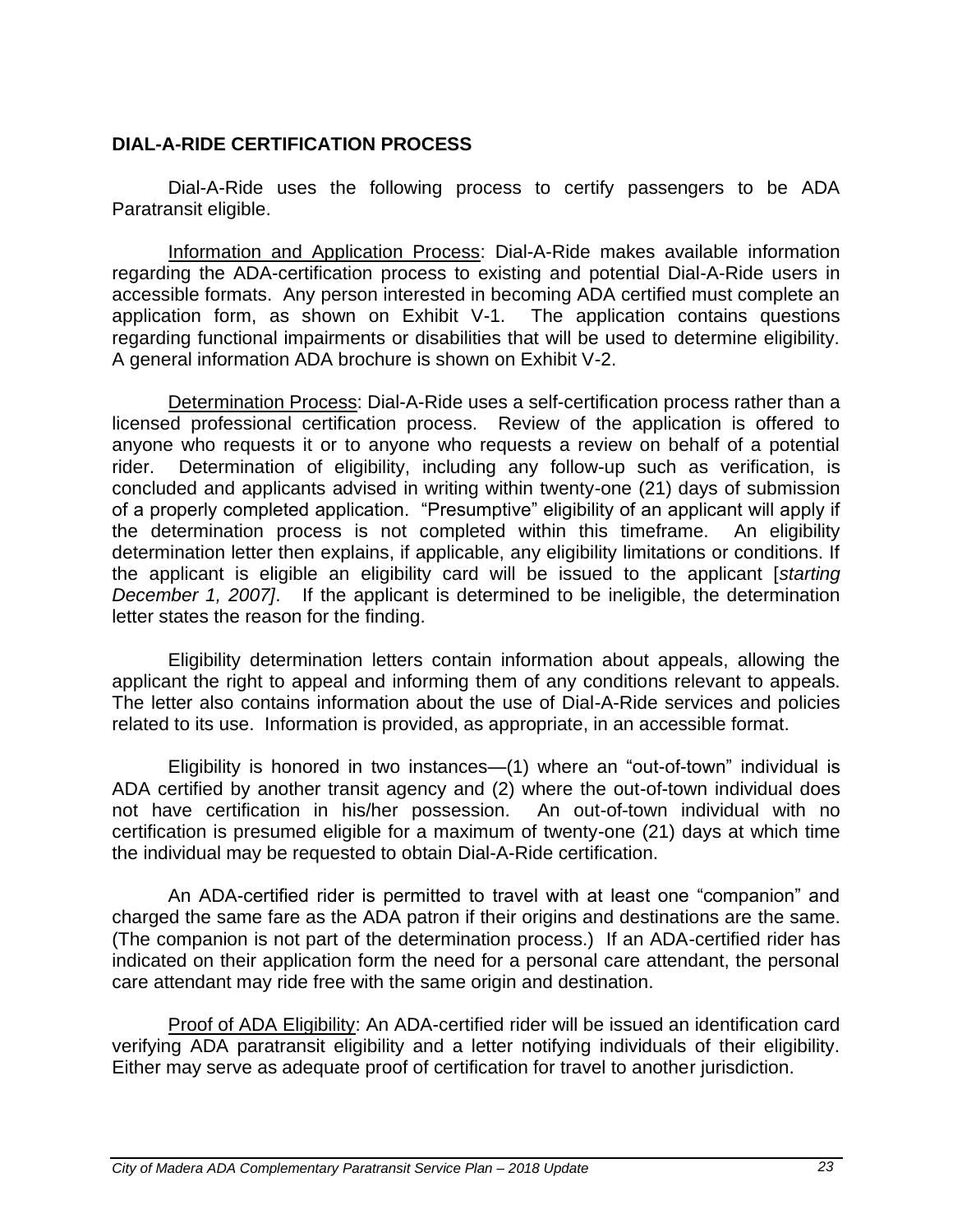Appeals Process: An appeals process is available to applicants who wish to appeal conditional eligibility or denial of eligibility. The applicant must appeal within 60 days of receipt of their notification of denial from Dial-A-Ride. The appeal would start with the City of Madera Transit Program Manager and could proceed to include the City of Madera Transit Advisory Board (TAB), the City's 504 (ADA) officer, and the City Administrator culminating in a final appeal to the City Council. The TAB is composed of seven citizens representing various backgrounds and segments of the community appointed by the Madera City Council to advise on transit issues and policies.

The City is not required to provide service to the applicant while an eligibility appeal is being determined. If a decision on the appeal is not made within thirty (30) days of the completion of the appeals process (including an opportunity to be heard), the applicant will receive presumptive eligibility until eligibility determination is reached. This same process and timeframe applies for a suspension appeal, or when an individual's eligibility is suspended while the City investigates an individual's eligibility. For a suspension appeal, however, an individual appealing the process may continue to use Dial-A-Ride until a decision is made within thirty (30) days, unless the suspension is based on an illegal, seriously disruptive or violent behavior.

# **TRIENNIAL REVIEW COMPLIANCE – ELIGIBILITY PROCESS**

The City's FTA Triennial Review report noted the following actions needed to be undertaken to ensure future compliance:

*1. Implement the City eligibility and appeals processes.*

*2. Communicate to the public the City's paratransit service and eligibility requirements.*

The City has completed the following tasks on Table 7 in response to the Triennial Review requirements, and to ensure ADA Paratransit eligible riders have access to high quality transit services in the City of Madera: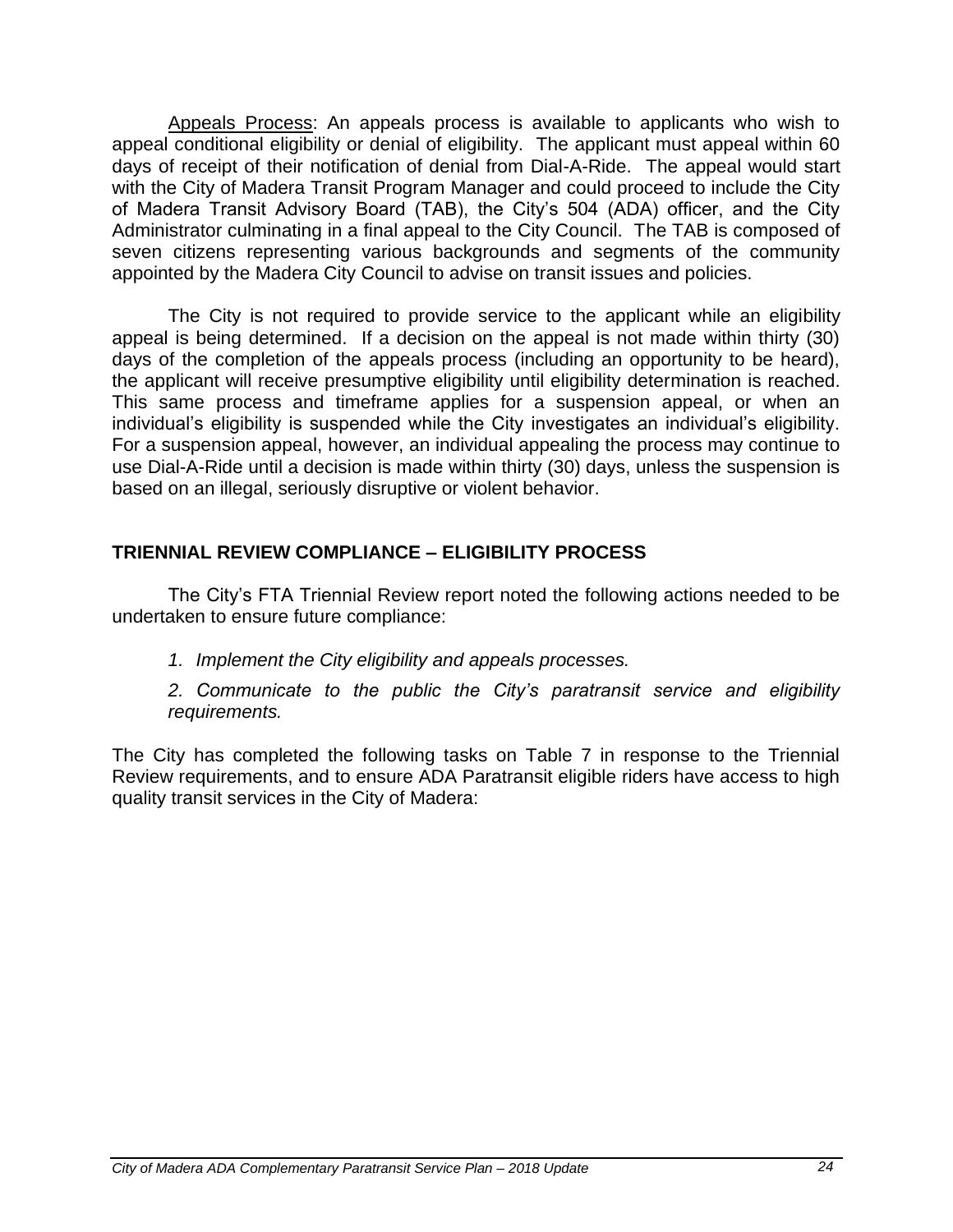#### **TABLE 7 Triennial Review Compliance – Eligibility Process Action Steps**

| <b>ACTION</b>                                                                                                                                                                                                                                                                                                                                                                                                                                                                                                                         | <b>TIMELINE</b>                                    |
|---------------------------------------------------------------------------------------------------------------------------------------------------------------------------------------------------------------------------------------------------------------------------------------------------------------------------------------------------------------------------------------------------------------------------------------------------------------------------------------------------------------------------------------|----------------------------------------------------|
| Implement the City eligibility and appeals processes.                                                                                                                                                                                                                                                                                                                                                                                                                                                                                 |                                                    |
| Review ADA Certification Process with Transit Advisory Board (TAB),<br>٠<br>including ADA service area, eligibility process, complaint process, and<br>appeals process.<br>Seek TAB concurrence of the City ADA processes.<br>٠<br>Incorporate TAB comments into final ADA processes.<br>Meet with the City's transit contractor to review the City ADA Eligibility<br>٠<br>and Appeals Process.<br>Establish a timeline to implement the City policy immediately.<br>٠<br>Develop an updated ADA Certification Application/Brochure. | October and<br>November, 2007<br>(public hearings) |
| Communicate to the public the City's paratransit service and<br>eligibility requirements.                                                                                                                                                                                                                                                                                                                                                                                                                                             |                                                    |
| Meet with individuals and/or key agencies to educate them on the City's<br>$\bullet$<br><b>ADA Certification Process.</b><br>Conduct public hearings, as needed, to solicit input regarding the City's<br>٠<br>ADA and Certification Process.                                                                                                                                                                                                                                                                                         | October thru<br>December, 2007                     |
| Meet with individuals and/or key agencies to educate them on the City's<br>٠<br><b>ADA Certification Process.</b><br>Conduct public hearings, as needed, to solicit input regarding the City's<br>٠<br>ADA and Certification Process.                                                                                                                                                                                                                                                                                                 | On-Going                                           |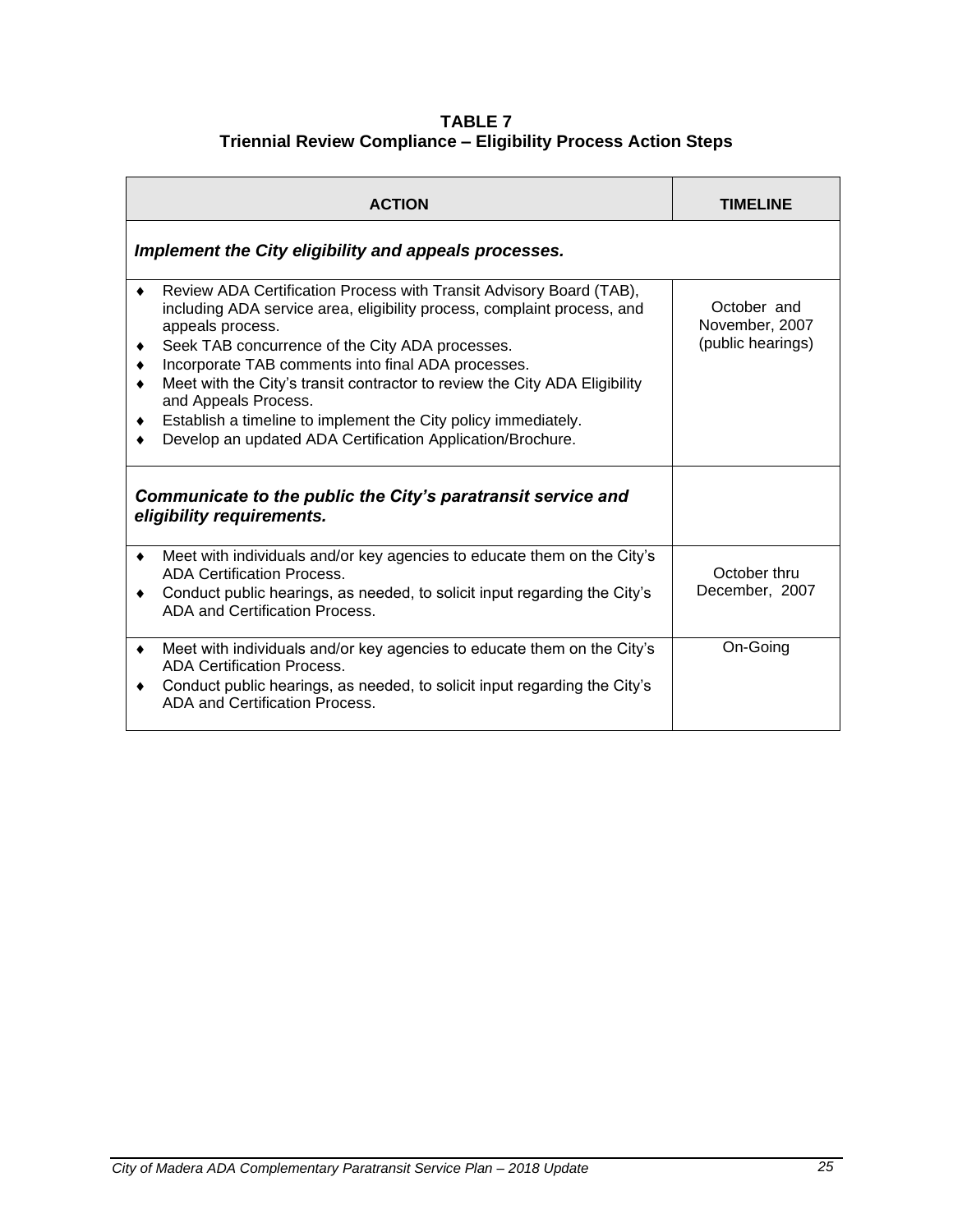# **EXHIBIT V-1 DIAL-A-RIDE APPLICATION FOR ADA PARATRANSIT ELIGIBILITY**

MADERA DIAL-A-RIDE

**123 North 'E' Street Madera, CA 93637 (559) 661-RIDE (7433)**

#### **APPLICATION FOR ADA PARATRANSIT ELIGIBILITY**

This application will be used to determine if you are eligible for priority service on Madera Dial-A-Ride (DAR) under the Americans with Disabilities Act (ADA). DAR serves the general public with an emphasis on senior and disabled riders. A summary of policies is listed below. See the *City of Madera Paratransit Service Plan* for more details (available at [www.cityofmadera.org](http://www.cityofmadera.org/) or call 559 661- 3692).

If you believe you have a disability that prevents you from independently using fixed-route services, such as MAX, please complete this form. This application form may be filled out by you, a relative or a friend. It is important that you answer every question on this application form. Evaluation of your request cannot begin

until we have received the completed form. Please note that a doctor's statement is not required; however, we may need to contact a licensed professional for verification. Please return your application to the address at the top of this page. All information requested through this certification process will be kept confidential. If you have any questions or if you need an alternative format, please call Madera DAR staff at (559) 661-RIDE (7433).

Once your completed form has been received, you may expect an answer within 21 calendar days. Qualifying applicants will be issued an ADA Paratransit Eligibility card. Denial of eligibility can be appealed by contacting the City of Madera, Transit Program Manager at (559) 661- 3692.

In order to evaluate your request, it may be necessary to contact a physician or other licensed professional to confirm the information you have provided. Please complete and sign the following information and authorization form:

| The following person is familiar with my<br>disability and is authorized to provide<br>information to Madera Dial-A-Ride as<br>required to complete this certification<br>(check one): |        |
|----------------------------------------------------------------------------------------------------------------------------------------------------------------------------------------|--------|
| $\Box$ Physician<br><b>Care Professional</b><br><b>Rehabilitation Professional</b>                                                                                                     | Health |
| Name: __________________________                                                                                                                                                       |        |
|                                                                                                                                                                                        |        |
| Address:____________________________                                                                                                                                                   |        |
|                                                                                                                                                                                        |        |
|                                                                                                                                                                                        | Signed |
|                                                                                                                                                                                        |        |
|                                                                                                                                                                                        |        |
| (SEE OTHER SIDE)                                                                                                                                                                       |        |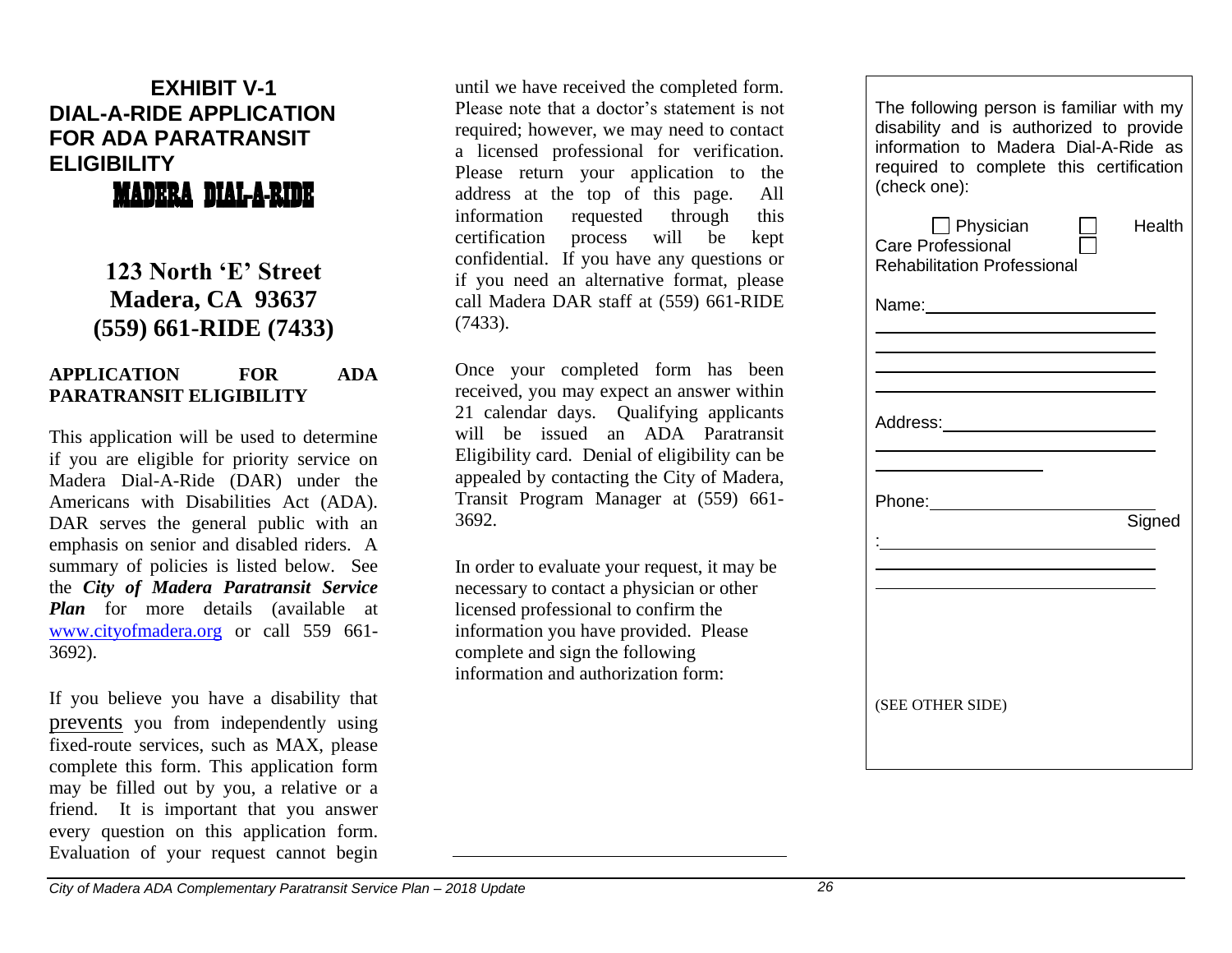| <b>MADERA DIAL-A-RIDE</b>                                                                                                                        | MotorizedWheelchair<br>Manual Wheelchair<br>$\Box$ Crutches<br>Cane                                                                                                                                           | □ Service Animal<br>Powered Scooter<br>$\Box$ Oxygen<br><b>Signafiker</b>                                                                                                   |  |
|--------------------------------------------------------------------------------------------------------------------------------------------------|---------------------------------------------------------------------------------------------------------------------------------------------------------------------------------------------------------------|-----------------------------------------------------------------------------------------------------------------------------------------------------------------------------|--|
| 123 North 'E' Street, Madera, CA 93637<br>Phone: (559) 661-7433                                                                                  | Other (please explain) <u>contained</u><br>Please answer all the following questions:                                                                                                                         | If assistance was provided in filling out this<br>form, please indicate by whom:<br>Name:________________                                                                   |  |
| FOR OFFICE USE ONLY Received-<br><b>Issued-</b><br><b>Dates: Denied-</b><br><b>Notice Sent-</b><br>$\mathbf{By}$<br><b>Expires-</b>              | How far can you travel without the assistance of<br>another person?<br>blocks<br>_feet or ___________                                                                                                         | (Evening)<br>Phone:                                                                                                                                                         |  |
| AMERICANS WITH DISABILITIES ACT<br>(ADA PROGRAM)<br><b>CERTIFICATION OF ADA PARATRANSIT</b><br><b>ELIGIBILITY</b>                                | Can you climb 12-inch steps without the assistance<br>of another person?<br>Yes_____ No____ Sometimes_____ If no or<br>sometimes, explain                                                                     | Who should be contacted directly if additional<br>information is requested?<br>In order to evaluate your request, it<br>may be necessary to contact a                       |  |
| Middle<br>Last<br>First<br>DATE OF BIRTH: /<br>Mo<br>Year<br>$\overline{$ Day<br>ADDRESS:                                                        | Can you wait at a bus stop without support for 10<br>minutes?<br>Yes_____ No____ Sometimes_____ If no or<br>sometimes, explain                                                                                | physician or<br>other licensed professional to confirm<br>the information you have provided.<br>The authorization on the front of this<br>form must be filled in and signed |  |
| City<br>Street<br>Zip<br>State<br>PHONE:<br>(Evening)<br>$(Day)$ __<br>__ - ______<br>$TDD?$ $Yes$ $No$ $No$                                     | Is your disability affected by temperature or<br>weather?<br>Yes____ No___ Sometimes____ If yes or<br>sometimes,<br>explain                                                                                   | in order for your application to be<br>complete.                                                                                                                            |  |
| Describe in your own words the disability that<br>prevents you from using fixed-route bus service<br>and how<br>(use extra sheet, if necessary): | Do you need an attendant or assistant to help you<br>with your trip or trip purpose?<br>Yes____ No___ Sometimes____ If yes or<br>explain<br>sometimes,                                                        | (SEE OTHER SIDE)                                                                                                                                                            |  |
|                                                                                                                                                  | Do you have any difficulty in understanding how to<br>use the bus or how to find a bus stop?<br>Yes____ No___ Sometimes____ If yes or<br>explain<br>sometimes,                                                |                                                                                                                                                                             |  |
| Is this condition temporary? If<br>yes, expected duration until<br>Please check all of the following mobility aids<br>you use:                   | I hereby certify that the information<br>provided in this application is correct, and I<br>agree to the release of this information to<br>Madera Dial-A-Ride for the purpose of<br>eligibility certification. |                                                                                                                                                                             |  |
| City of Madera ADA Complementary Paratransit Service Plan - 2018 Update                                                                          |                                                                                                                                                                                                               | 27                                                                                                                                                                          |  |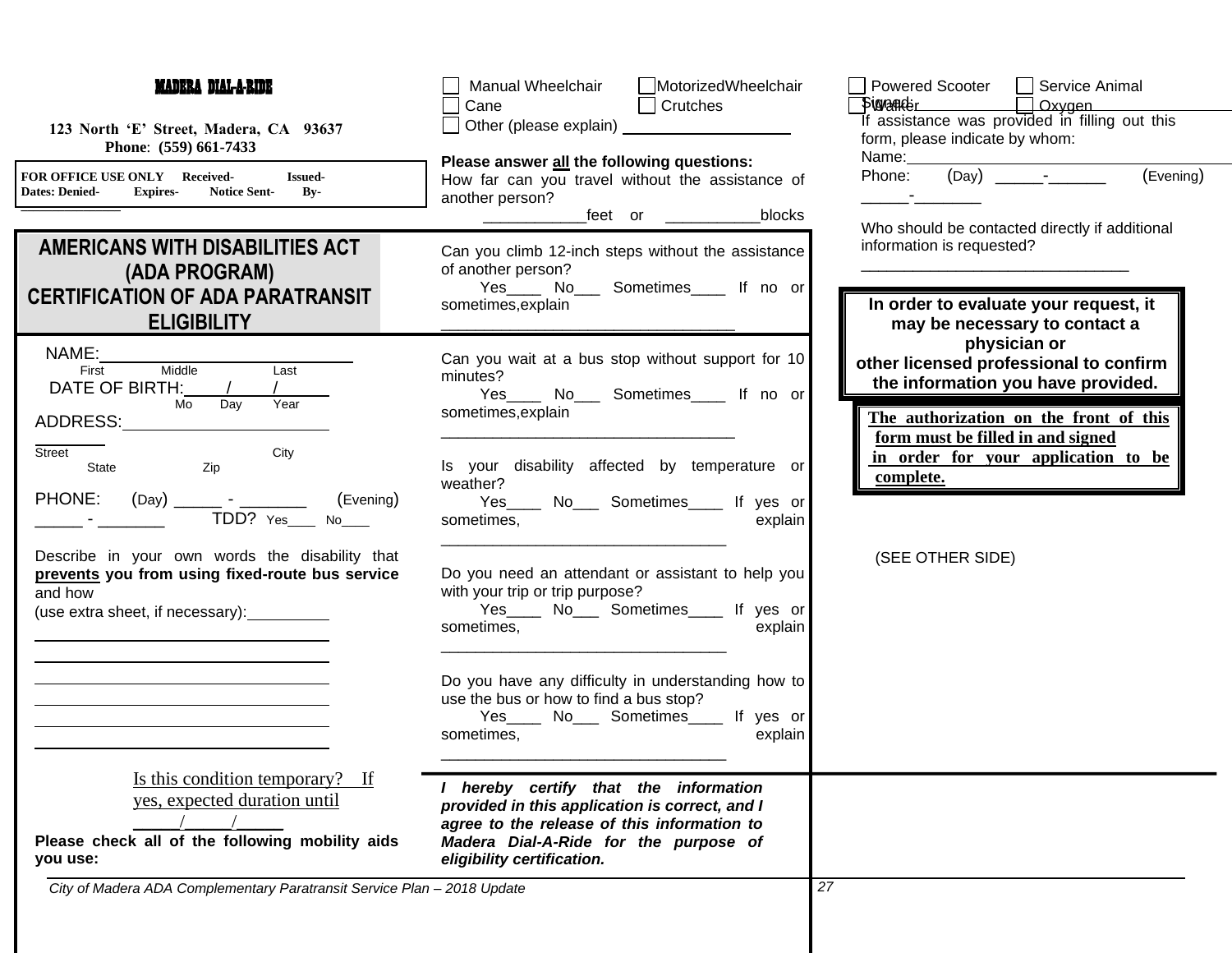**EXHIBIT V-2 CITY OF MADERA ADA BROCHURE**

# **Dial-A-Ride**

# **ADA PARATRANSIT ELIGIBILITY APPLICATION**

An ADA Paratransit Eligibility application must be completed to become an "ADA-certified" rider on<br>Dial-A-Ride. Applications are A p p lications are available at the Administrative Office at 123 North 'E' Street, from the Transit Program Manager at City Hall, or will be sent to you upon request. The application is based on a " self-certification" process where information provided will usually provide staff sufficient information to determine your ADA e li gibility. Dial-A-Ride staff will notify applicants of their eligibility status within twenty-one (21) days of receiving a completed a p p lication.

# **V E R I F I C A T I O N**

A health care provider you are required to list on your application may be contacted as needed for verification of your ADA paratrasit e ligibility.

#### **APPEAL OF ELIGIBILITY D E N I A L**

Appeal of ADA paratransit eligibility denial can be made by contacting the City of Madera, Transit Program Manager (559) 661-3692.

#### **M a d e r a A r e a E x p r e s s**

MAX - Fixed Route  $DAR - Di$ al-a-Ride

Operating From Madera Intermodal Center 123 North 'E' Street Madera, CA 93637

# Scheduling and Operations

(559) 661-7433

All Transit Public Information Available in Spanish

October 2007

# CITY OF MADERA TRANSIT ADA PROGRAM



**POLICIES** & **CERTIFICATION** APPLICATION PROCEDURE

For Information or comments Call

Transit Service Provider ( 55 9) 661 - 743 3 City of Madera Transit Program Manager

( 55 9) 661 - 369 2

*City of Madera ADA Complementary Paratransit Service Plan – 2018 Update 28*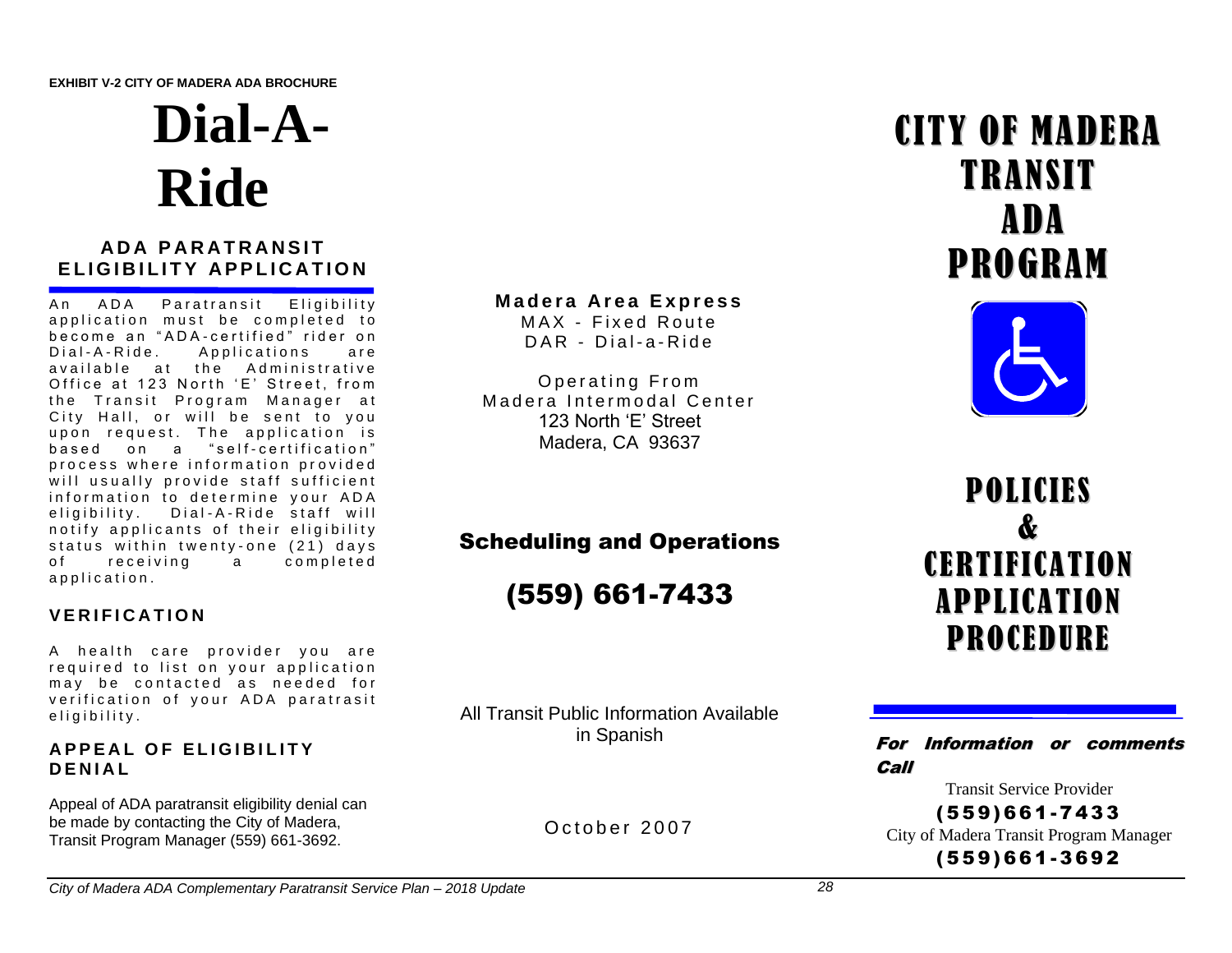# **A M E R I C A N S W I T H D I S A B I L I T I E S A C T ( A D A )**

The City of Madera Dial-A-Ride p r o vides to m b i complementary paratransit service" for persons who, because of their disability, cannot use fixed-route service.

In 1990, the U.S. Congress passed the ADA. The purpose of the Act is to eliminate discrimination against persons with disabilities in all aspects of life. The ADA addresses accessibility for the disabled in employment, public transit service, public facilities operated by the government, public accommodations provided by private entities and communications. The Federal Transit Administration (FTA) also has implementing ADA regulations and quideline. See www.fta.dot.gov/civil rights.html

# **P O L I C I E S**

#### **B U S E S**

All fixed-route buses and Dial-A-Ride buses are wheelchair liftequipped. All new buses will be equipped with wheelchair lifts.

#### **R O U T E A C C E S S I B I L I T Y**

Bus stops at maior activity centers are accessible to wheelchair users. Drivers announce bus stops as n e e d e d .

#### **TDD DEVICES**

Applications can be taken by telephone and by using telecommunications devices for the deaf (TDD).

#### **DAYS AND HOURS OF SERVICE**

Both fixed-route and Dial-A-Ride services operate Monday through Friday from  $7:00$  a.m. to  $6:30$  p.m. and Saturday from 9:00 a.m. to  $4:00$  p.m. DAR also operates Sunday from 8:30 a.m. to 2:30 p.m.

#### **S E R V I C E A R E A**

Fixed-route service is provided within the City of Madera. The Dial-A-Ride service area exceeds FTA requirements and is provided throughout the City and to contiquous County areas.

#### **F A R E S**

Dial-A-Ride fares will not exceed twice the fixed-route cash fare for A D A - c ertified riders within the fixed route service area. The oneway DAR fare within the fixed route area, other parts of the City and parts of the County is \$1.00 for ADA riders and seniors and \$2.00 for the general public. The fare for all riders in the DAR service area outside the \$1.00 County area is \$2.00 for all riders. The one-way fare on the MAX fixed route system  $is$  \$0.75.

#### **R E S E R V A T I O N / R E S P O N S E T I M E**

#### Reservation Hours:

Reservations will be taken seven  $(7)$  days per week between  $7:00$  $a.m.$  and  $6:30$  p.m. at  $661-7433$ . Reservations will be taken by answering machine on days when the administrative and dispatch offices are closed.

#### Same-Day Reservation:

Same-day reservations must be made at least two hours in advance of pick up.

#### Previous Day:

 $\overline{Dial-A-R}$  ide will respond to all reservations made the day before the day of service.

#### Advance Reservations:

Reservations will be accepted up to fourteen (14) days prior to the day of service.

#### Subscription Reservations:

Subscription service (on-going reservation for repetitive trips) will be provided until canceled. These reservations will be limited to ensure there is sufficient seating to meet daily trip requests.

#### Companion Reservation:

An ADA-eligible person may request reservations for one companion per trip. Companion reservations will be accepted when seating is available without reducing service to other ADAeligible persons.

#### Response Times and Trip Denials

A reservation time requested for next day or longer out by an ADA Paratransit eligible rider may need to be adjusted up to 1 hour before or after the requested departure time. Asking the rider to accept a greater change for the reservation time will be tracked as a trip denial. Pickup and drop off times indicated by the dispatcher are estimates. The performance standard is for actual times not to be more or less than 15 minutes from the estimated time.

#### **ADA VISITOR ELIGIBILITY**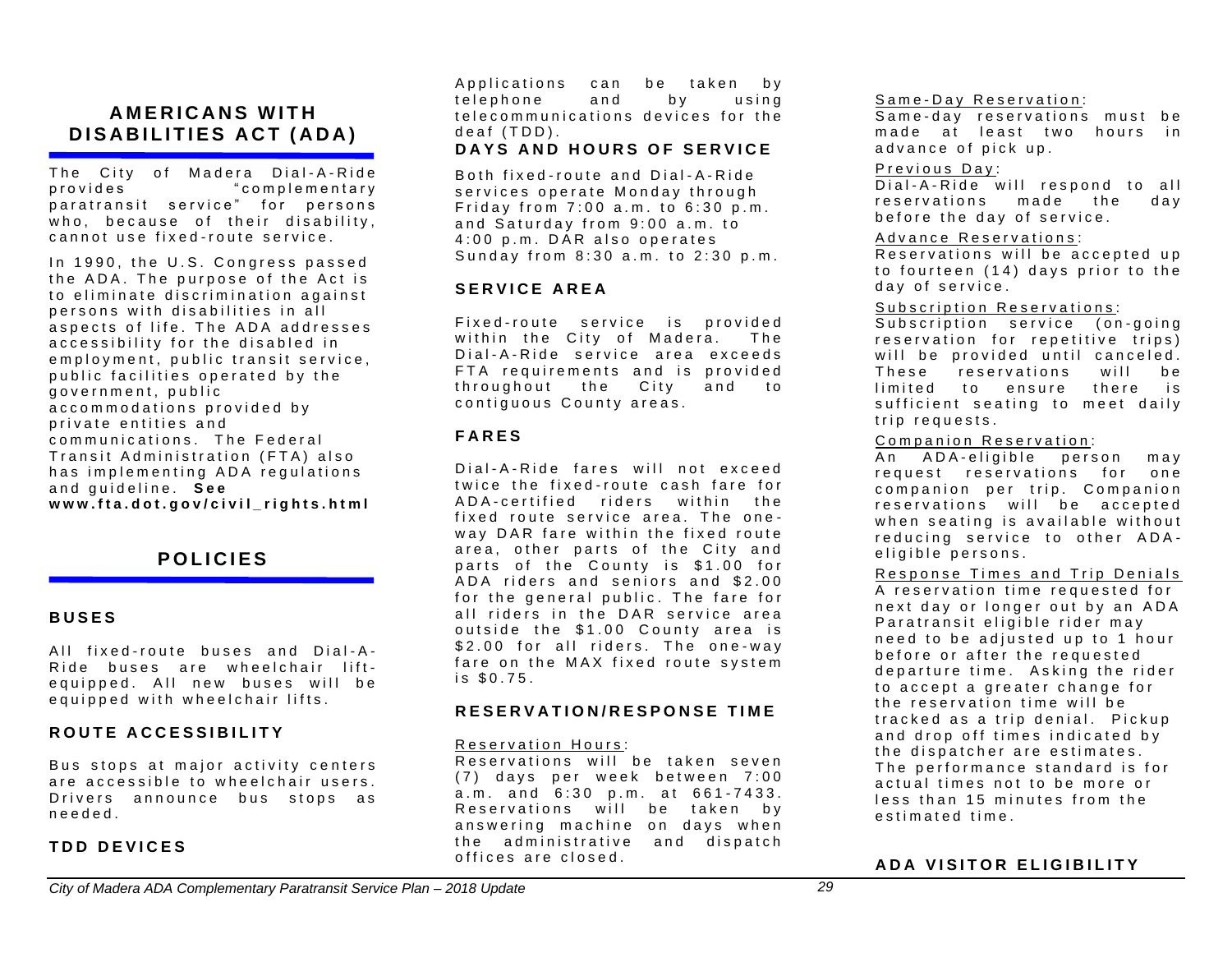Dial-A-Ride offers reciprocal eligibility to visitors who are certified ADA-eligible in other j u r i s d i c t i o n s .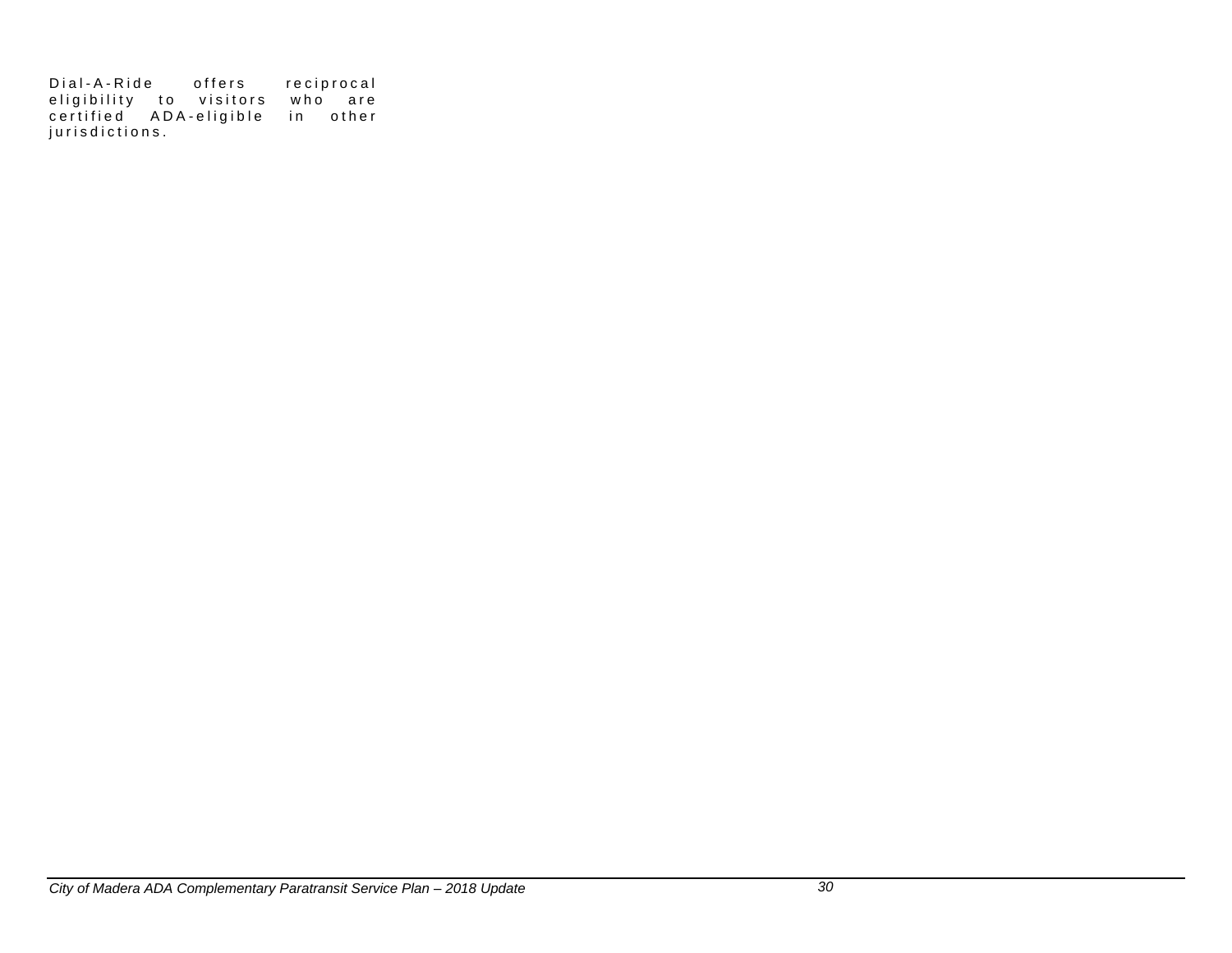# **SECTION VI PUBLIC PARTICIPATION PROCESS**

The City of Madera developed this plan with an outreach process designed to elicit input from disabled persons and groups representing the disabled, and others who might be impacted. This effort is consistent with 49 CFR 37.137.

# **TRANSIT ADVISORY BOARD (TAB)**

The City of Madera has designated its Transit Advisory Board (TAB) as its official body to provide public participation on transit issues, policies, programs and services impacting persons with disabilities. TAB members are from diverse backgrounds and interests and includes persons with disabilities, seniors, social service representatives, and interested citizens. The TAB meets regularly on a quarterly and additionally on an as needed basis. Meetings are noticed to the public and provide a mechanism for participation by individuals with disabilities in the continued development and assessment of services to persons with disabilities.

The TAB plays an important role in developing the City's transit policies. A special ADA workshop was conducted with the TAB during the development of this plan. The TAB was informed of the key ADA requirements and their potential impact on Madera's transit services. The TAB receives public input, reviews transit policy and operations, and makes recommendations to the City Council. The TAB will continue to serve as advisory to the Council on ADA related issues. Two TAB hearings for October 24 and November 14, 2007 for consideration of this Plan were publicly noticed.

# **OTHER OUTREACH EFFORTS**

The City of Madera staff undertakes comprehensive efforts to reach a wide range of residents impacted by the ADA. Bilingual (Spanish/English) ADA Dial-A-Ride brochures addressing the ADA and the eligibility certification process are readily available. Special requests for a separate packet of ADA information will be mailed and/or delivered to the general public, as well as pertinent groups and affected social service agencies.

# **PUBLIC HEARING**

A public hearing was held before the City Council to adopt this plan [noticed for December 19, 2007]. Future public hearings will be held, as required, to ensure the public is fully informed of any proposed changes in ADA paratransit services. Adequate notice of public hearings will be provided through advertisements in newspapers, bulletins, and/or radio as needed.